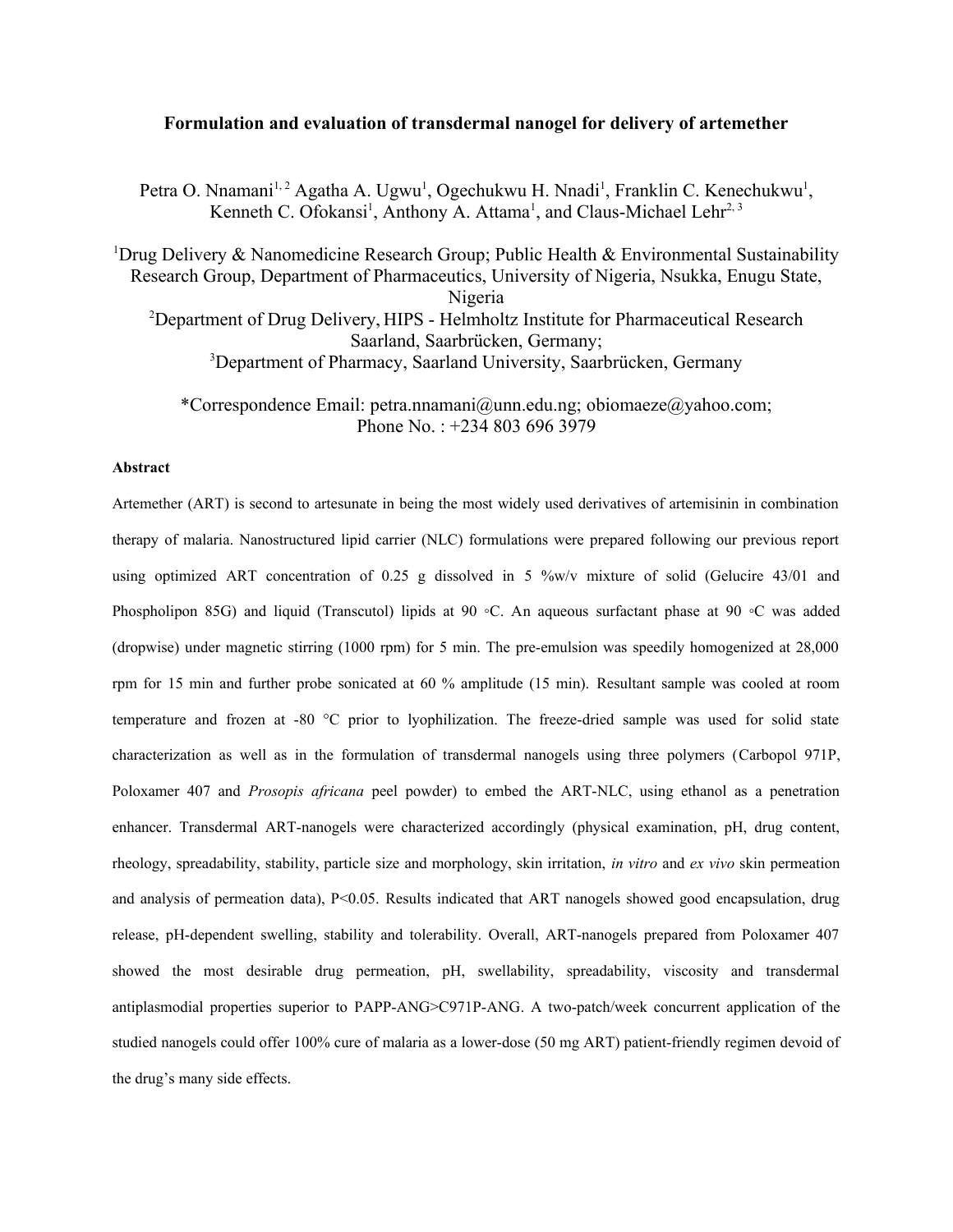#### **Graphical abstract**



**Keywords:** Malaria; Artemether; Transdermal; Nanogel; Nanostructured lipid carrier; *Ex vivo* skin permeation

### **Introduction**

In 2018, an estimated 228 million cases of malaria occurred worldwide (95% confidence interval [CI]: 206–258 million), compared with 251 million cases in 2010 (95% CI: 231–278 million) and 231 million cases in 2017 (95% CI: 211–259 million) [1]. Most malaria cases in 2018 were in the World Health Organization (WHO) African Region (213 million or 93%), followed by the WHO South-East Asia Region with 3.4% of the cases and the WHO Eastern Mediterranean Region with 2.1%. Nineteen countries in sub-Saharan Africa and India carried almost 85% of the global malaria burden [1]. Nigeria (25%) was among the six countries that accounted for more than half of all malaria cases worldwide followed by the Democratic Republic of the Congo (12%), Uganda (5%), and Cote d'Ivoire, Mozambique and Niger (4% each). Also reported is the fact that *Plasmodium falciparum* remains the most prevalent malaria parasite in the WHO African Region, accounting for 99.7% of estimated malaria cases in 2018, as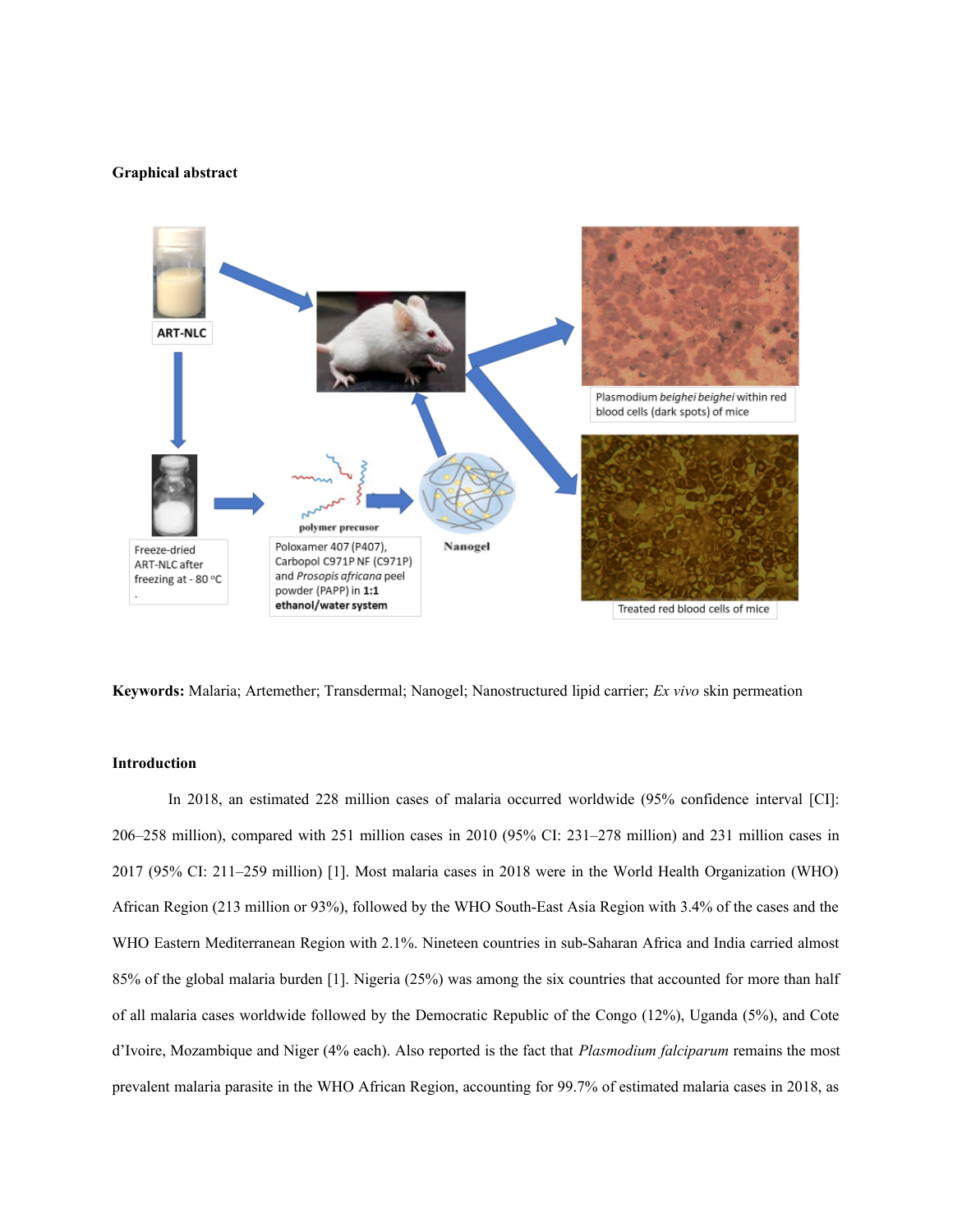well as in the WHO South-East Asia Region (50%), the WHO Eastern Mediterranean Region (71%) and the WHO Western Pacific Region (65%) [1]. An estimated 405 000 deaths from malaria occurred globally, compared with 416 000 estimated deaths in 2017, and 585 000 in 2010. The most vulnerable group affected by malaria remains children under 5 years; who in 2018 accounted for 67% (272 000) of all malaria deaths worldwide [1]. Nearly 85% of global malaria deaths in 2018 were concentrated in 20 countries in the WHO African Region and India; Nigeria accounted for almost 24% of all global malaria deaths, followed by the Democratic Republic of the Congo (11%), the United Republic of Tanzania (5%), and Angola, Mozambique and Niger (4% each) [1]. The question is what is Nigeria not doing right despite the adoption of artemisinin-based combination therapy (ACT) in malaria treatment.

Artemisinin (ATM) and its derivatives have been used effectively in combination therapy for malaria treatment [1]. Despite antimalarial activities of these agents, they also have wide range of other biological activities including anti-inflammatory and anticancer effects [2, 3], antischistosomal activities [4], antimicrobial [5] and antiviral activities [6-8]. However, for malaria treatment, these rapidly-acting derivatives of artemisinin are usually combined with long-acting antimalarials (such as mefloquine, amodiaquine, sulfadoxine/pyrimethamine, lumefantrine, piperaquine, pyronaridine, chlorproguanil/dapsone) as artemisinin-based combination therapy (ACT), according to the WHO guideline [9-11]. ATMs generally inhibit gametocyte formation, increase cure rates and delay further transmission of resistant parasites [1, 12]. But their physicochemical properties affect their presentations and clinical performance, especially for the oil soluble artemether and the water-soluble artesunate and dihydroartemisinin (artenimol) [12]. To solve the issues regarding poor solubility and limited bioavailability of ATMs, nanoformulation has thus emerged as a promising strategy [13, 14]. A common consideration on nano ATMs design lies on their delivery and controlled release, where they are commonly regarded as hydrophobic drugs. Among these developments, is the design of a nanoformulation that can generate nanoparticles of these drugs for better performance than the conventional regimens (tablets, IM/IV injections, capsules, suppositories etc). A general method for their delivery is loading the drug molecules within a certain nanocarrier, which could be made from a wide array of materials (lipids and/or phospholipids [15-17], polymers [18, 19], mixed micelles [20], etc) and developed in the form of nanodispersions for various uses including skin application [12], oral application [13-21], buccal films [17] liquisolid compacts [16]. Additional chemistry for achieving site targeting and controllable drug release is often considered during the design [12, 22, 23]. Numerous nanosystems have been reported for ATMs delivery and controlled release, and those studies have been well-summarized in literature [13, 24].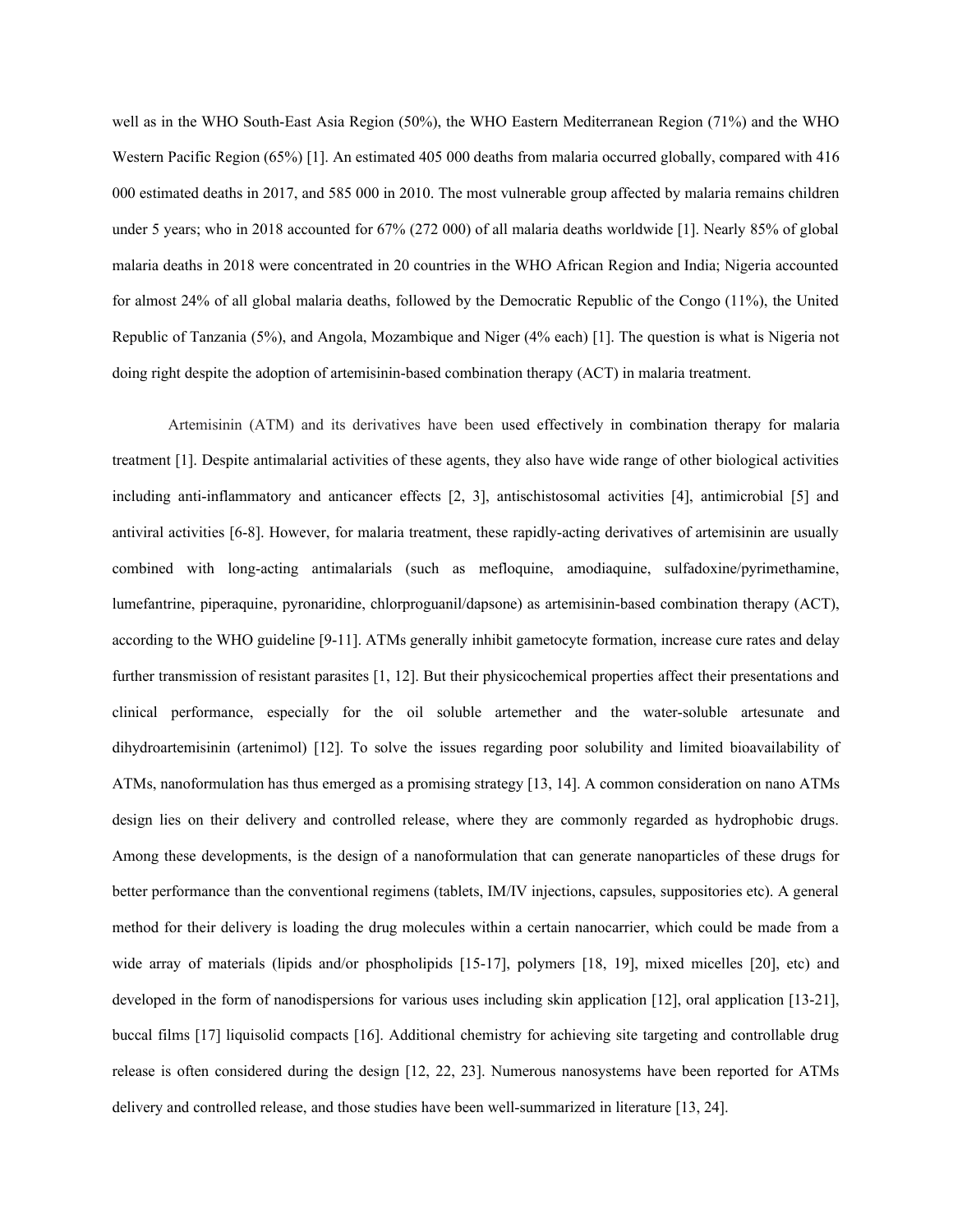Artemether (ART) for instance, is second to artesunate in being the most widely used derivatives of artemisinin for malaria treatment. Even though used as ACT, a lot of people have negative attitudes to taking ACT due to obvious side effects (nausea, vomiting, elevated SGPT and SGOT due to large doses) contributed by ART [12, 16]. Perhaps, this could be contributing to the current trends of resistance development to these important class of agents by *P. falciparum*. ART is a whitish yellow powder, potent rapidly-acting schizonticide, practically insoluble in water, belongs to BCS class II and has oral bioavailability of ∼45%. Additionally, it has short half-life  $(1.5-3/5 \text{ h})$ , melting point  $(86-88^{\circ}\text{C})$  and Log P  $(3.53)$ . Nanotechnology offers the possibilities to overcome these drawbacks (poor solubility, low bioavailability, and extremely short half-life *in vivo*) [25, 26]. Our earlier work had demonstrated the possibility of administering ART as a sustained release topical agent using optimized nanostructured lipid carrier (NLC) regimen with adequate skin permeation over three days [12]. However, storage of such formulation may pose a problem in tropical countries with malaria endemicity. In terms of shelf stability, storage and distribution, ART-NLC may not be ideal and development of a more stable solid and/or semi-solid (e. g. nanogels) dosage platform is required for high patient compliance and easy storage, in addition to handling. To formulate NLC into dry form, freeze drying has been widely used as a standard method [27, 28]. Freeze drying prevents hydrolysis and physical degradation of phospholipids making up the matrix during extended storage. It has been shown that the use of cryoprotectants such as sugars (e.g. trehalose or sucrose), which form amorphous matrices (non-eutectic nature) help to protect the system from fusion and/or aggregation during freeze drying [27, 28]. Additionally, other bulking agents and/or stabilizers (e.g. lactose, mannitol, trehalose, hydroxyethyl starch and glycine) also aid in lyophilization by protecting the product especially when the product concentration is low and/or modify isotonicity (sucrose, trehalose, sorbitol and glycerol). We had previously reported on conversion of NLC into a more convenient oral delivery system as liquisolid compact to deliver poorly soluble drugs (artemether/lumefantrine) [16]. Therefore, the aim of this work was to exploit such excipients to formulate a semisolid regimen (nanogels) for transdermal application of ART to the intact skin using nanoparticles generated from optimized NLC. These nanogels are expected to maintain the integrity, potency and function of the NLC as they would in the liquid dosage form. In other words, our objective was to produce a lower-dose (25 and/or 50 mg), more patient-friendly and stable transdermal semi-solid NLC-based nanogels for malaria treatment devoid of ART's side effects; as a once-a-week novel skin patch to prolong the release of the ordinarily fast-acting schizonticide ART (with short half-life, 1.5-3/5 h). This suggests therefore, that ART-nanogel patch could be used alone (in multiple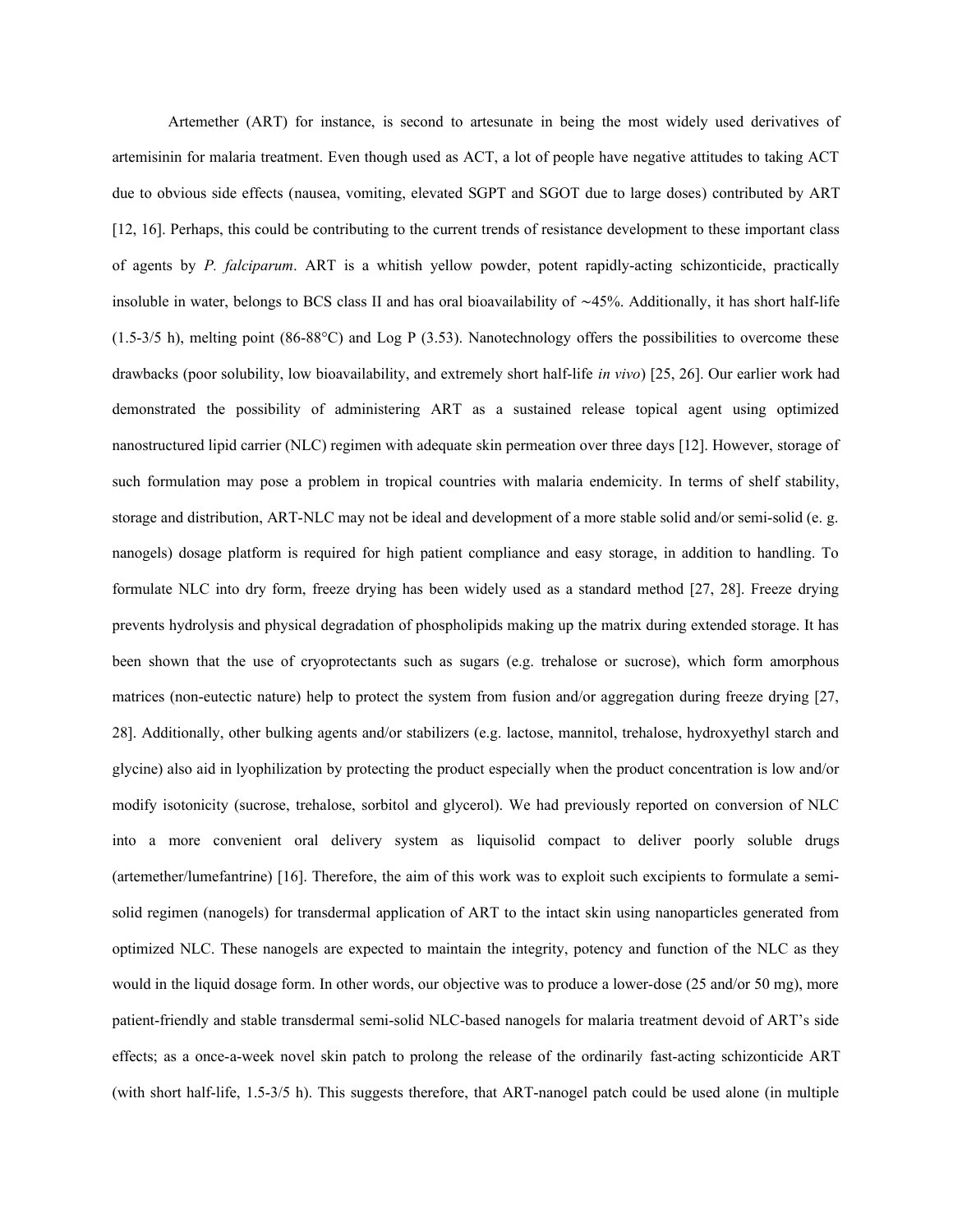application sites as two skin patches/week, 50 mg) to cure malaria since this sustained release nanogel regimen would take care of recrudescence and development of resistance usually observed with the conventional single forms of ART and/or artemisinin, which the use of ACT as recommended by the WHO was meant to take care off.

### **2. Materials and methods**

# **2.1. Materials**

Artemether (ART) was procured from Ipca Laboratories Ltd., India. Gelucire® 43/01 Pellets and Transcutol® P were obtained from Gattefossé, France whereas Phospholipon® 85G (P85G) was donated by Lipoid GmbH, Germany. Tween® 80, sodium azide and sorbitol were obtained from Sigma-Aldrich, USA. Poloxamer 407 (Lutrol® F-127; BASF, Ludwigshafen, Germany) and Carbopol® 971P NF (The Lubrizol Corporation, USA) were equally gift samples. Propylene glycol, ethanol (Merck, Germany) and triethanolamine (Spectrum Chem. Mfg. Corp., California) were procured from local suppliers. All reagents were of analytical grade and used without further processing. Bi-distilled water was used throughout the study.

#### **2.2. Preparation of NLC and nanogels**

Hot homogenization/ultrasonication methods were used for NLC preparation according to an earlier report, but with modification [12]. Briefly, optimized ART (0.25 g) was added to lipid mixtures (5 %w/v) of Gelucire 43/01 (10 %), P85G (15%) and liquid lipid, Transcutol (75%) at 90 °C, and ethanol (44.6%) was subsequently added to the mixture. Surfactant (Tween 80® , 2 %) aqueous phase (44.6 %) at same temperature was added under magnetic stirring (1000 rpm) for 5 min. Pre-emulsion was generated using a homogeniser (Polytron PT 2500 E, Kinematica, USA) at 28,000 rpm for 15 min, probe sonicated (60 % amplitude, 15 min), cooled to room temperature and after 48 h, frozen at -80 °C prior to lyophilization (Martin Christ, Alpha 2-4 LSC GmbH, Osterode, Germany). Freeze-dried sample was used for solid state characterization.

Three polymers were recruited as bases for the freeze-dried NLC formulation containing ART to render it rheologically acceptable for dermal application, according to Table 1. Carbopol 971P NF (C971P), *Prosopis africana* peel powder (PAPP) and Poloxamer 407 (P407) were dissolved completely in pre-cooled purified water (5 °C). Ethanol (penetration enhancer) and propylene glycol (emollient) were added and mixed homogenously to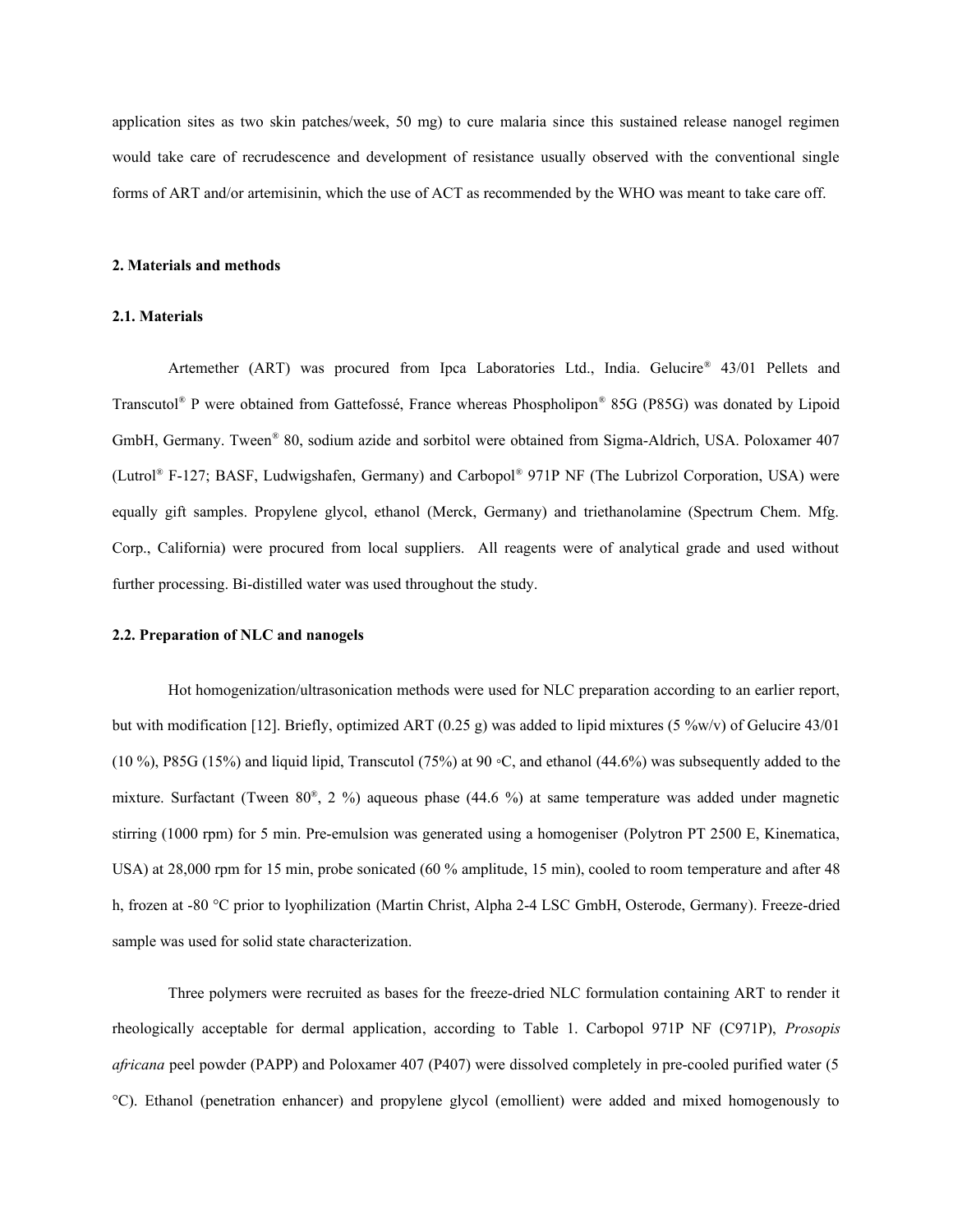obtain smooth hydrogels. Freeze-dried NLC formulation (45 g, with or without drug) was added and thoroughly mixed to obtain nanogels. Triethanolamine was added (drops) to nanogels obtained from C971P to adjust pH to about 5.5. Plain hydrogels of each polymer were also prepared (without NLC). All formulations were kept at room temperature for 24 h to ensure no air-bubble formation, before dispensing in lacquered aluminum tubes (40 g), securely closed, and stored at room temperature until used. Nanogels were characterized accordingly.

### **Characterization of NLC particles**

After NLC preparation, the particles were characterized with respect to their average size, size distribution, zeta potential (via electrophoretic mobility measurements) and polydispersity index. The particle size was measured with a Zetasizer Nano-ZS (Malvern Instruments, Worceshtire, UK). The zeta potential was calculated applying the Helmholtz–Smoluchowski equation  $(n = 3)$ .

The particle morphology was studied with transmission electron microscope (TEM) and images were taken using a Zeiss EM 902 80 kV TEM with Henry-Casting Energy Filter and a GATAN Coolsnap500 CCD. For TEM images, NLC freeze-dried sample (10 mg) was diluted in 100 ml of distilled water, and 3µl sample was dropped on a carbon covered copper grid and dried overnight at room temperature.

Nanoparticle tracking analysis (NTA) is based on a laser illuminating microscopic technique and does not measure scattered light intensity compared to dynamic light scattering (DLS). In NTA, particles suspended in a fluid are excited by a laser, which scatters light, and hence, the particle position is determined under a microscope [12, 29]. These illuminated particles therefore exhibit Brownian motion and are analyzed by a camera in real-time and rate of the movement which is related solely to the viscosity of the liquid (0.89 cP), temperature (25.60 °C), and size of the particles. Subsequently, each particle is simultaneously, but separately visualized and tracked from frame to frame by particle tracking image analysis software and the rate of particle movement is related to a sphere equivalent hydrodynamic diameter and calculated through a variation of Stokes-Einstein equation. For nanoparticle tracking analysis experiment, NLC samples were diluted 1:7000 with bi-distilled water. NTA was performed with digital microscope LM10HS system (NanoSight, Wiltshire, UK) and diluted samples were injected with sterile syringes (BD Discardit II, NJ, USA) into the sample chamber equipped with a 640 nm diode laser (red), then measured in a single shutter and gain mode for 90 s with manual shutter, gain, brightness, and threshold adjustments at room temperature. Particle video images moving under Brownian motion, were captured and analyzed by the NTA 2.0 image analysis software NanoSight LM10HS (NanoSight Ltd., Minton Park, Amesbury, Wiltshire SP47RT, UK),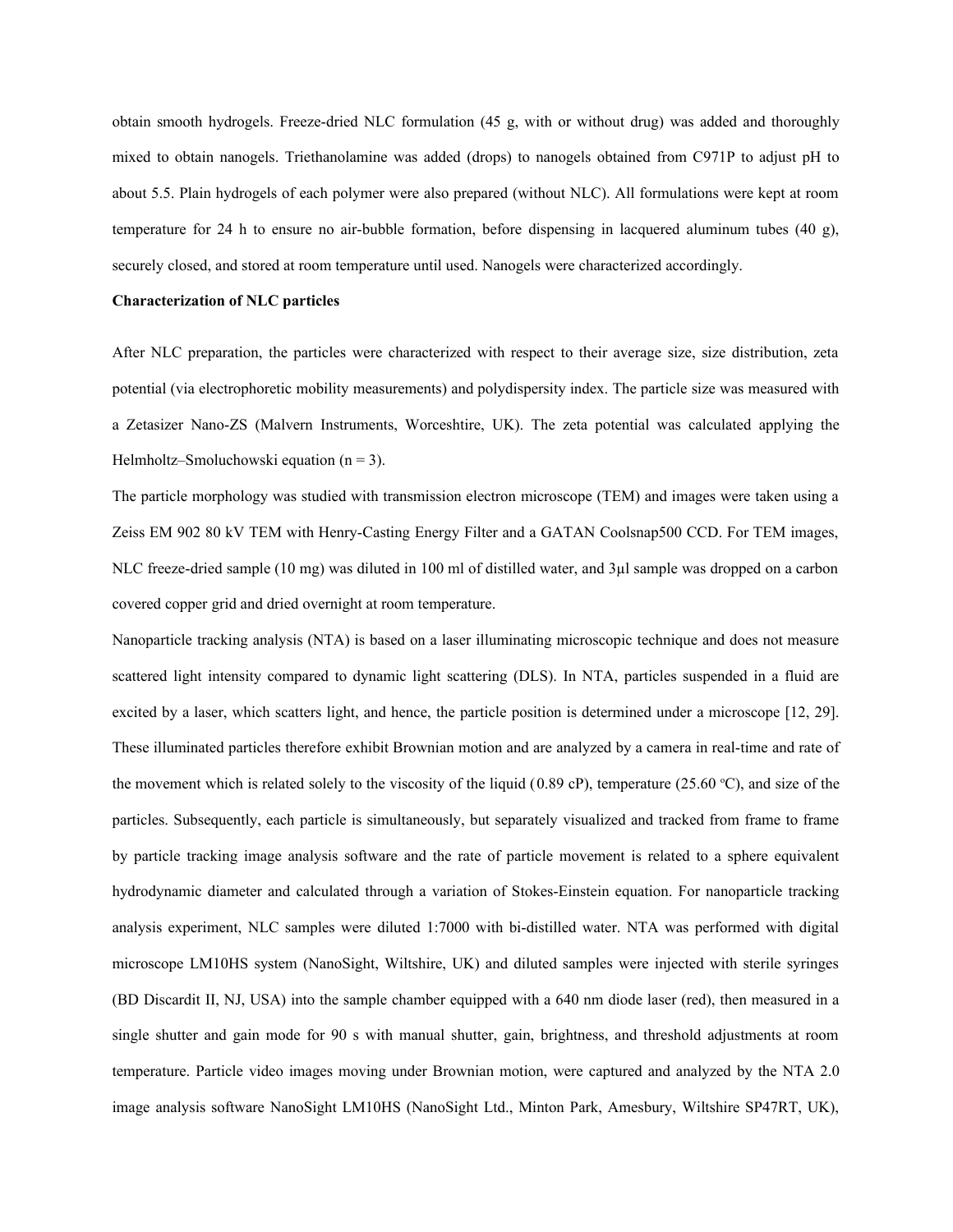635 nm laser with a high sensitivity camera (EMCCD). Triplicate measurements were done for each sample. The mean size and SD values obtained by the NTA software were based on the arithmetic values calculated with the sizes of all particles analyzed by the software to determine the D10, D50, D70, and D90 as number median diameters size distributions.

The degree of crystallinity and polymorphism of NLC particles were determined by differential scanning calorimetry (DSC Q100 TA Instrument, Germany) using sufficient quantities (5 mg) of drug and excipients, weighed in aluminum pan and heated from 25 to 150 °C at 10 °C/min under constant flushing with nitrogen (10 ml/min). DSC parameters of temperature onset, maximum peak, and enthalpy, were generated.

Encapsulation efficiency (EE) of ART-loaded NLC was determined by ultrafiltration according to an earlier established method [12]. Briefly, Vivaspin® filter tubes (Vivaspin, Germany) consisting sample donor chamber with basal filter membrane of molecular weight cut-off of 10,000 was used to hold a 2 ml aliquot of undiluted ART-NLC (upper chamber) while the sample recovery chamber was fixed at the lower compartment. The unit was tightly secured and centrifuged at 11,000 rpm for 2 h at 30 min intervals using a centrifuge (Model 420 R Rotina Hettich, Germany). The resultant filtrate was appropriately diluted with acetonitrile:water (90:10) and the amount of ART in the aqueous phase was estimated by a validated RP-HPLC. The EE and DL were calculated from the following equations:

 Encapsulation efficiency (%) = *Real ART*−*loading Theoretical ART* <sup>−</sup>*loading <sup>x</sup>*100*……………… ………………*.. *Eq* .(1)

 $\Delta E = \frac{A$  *Amount of encapsulated ART*  $\Delta E = \frac{A}{B}$  *Z* 100  $\ldots$  *COU Eq.*(2)

Briefly, HPLC determination of ART was done using a Dionex P680 HPLC pump (ASI-100 automated sample injector) equipped with UV/VIS detectors operating at 208 nm (210 and 214 nm). Samples were chromatographed on a stainless steel C18 reverse phase column (250 x 4.0 mm) packed with 5  $\mu$ m particles (Lichrospher ® 100 RP-18). Elution was done with the mobile phase of acetonitrile:water (90:10) at a flow rate of 40  $\mu$ l /min at 40 °C for 5 min. A calibration curve was plotted for ART in the concentration range of 5-10  $\mu$ g/ml. Percentage correlation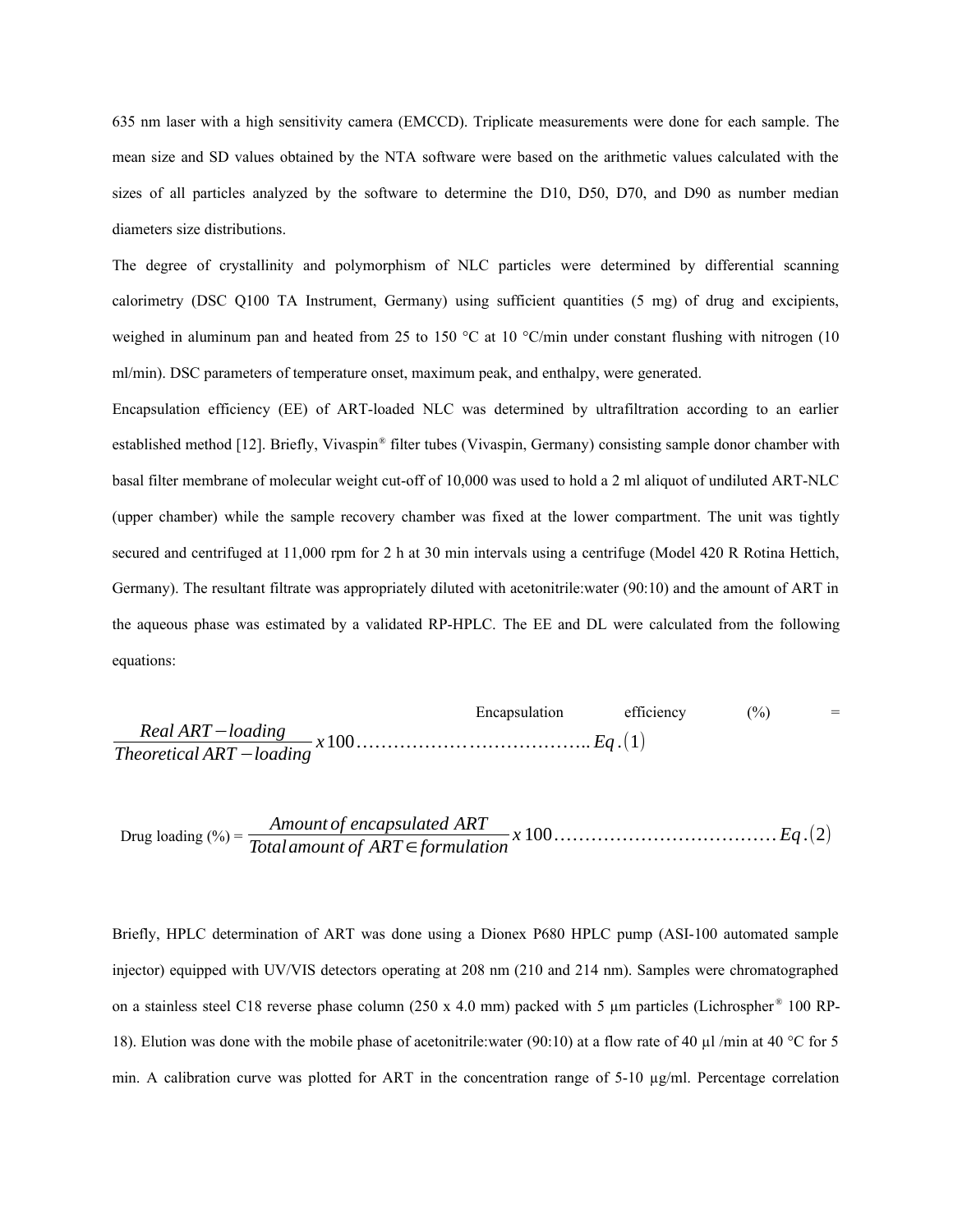coefficient of 99.7904 % was reproducibly obtained from ART concentration and peak area of ART to estimate precision and accuracy of the HPLC method.

*Ex vivo* tape stripping study of ART-NLC formulation (0.250 g ART in NLC) was conducted by tape stripping of albino pig ear skin obtained from freshly slaughtered albino pigs from abattoir. Briefly, pig ear was mounted on an aluminum foil wrapped Teflon block, cleaned and secured with nails. Some 4 application sites were traced; 1 for zero-drug NLC (control) and 3 for test ART formulation at 15 µl application dose (containing 0.33 mg of ART) taken from a dispersion of NLC freeze-dried powder (2 g) formulation in 2 ml solvent mixture of acetonitrile/water (ACN/water 90/10). After application on the marked areas of the skin, the skin was incubated for 1 h in the oven under controlled conditions. Afterwards, *stratum corneum* layers were consecutively removed by tape stripping using an adhesive tape according to standard procedures [30-32]. The different tapes were extracted for 3 h in a shaker using the solvent mixture and quantified using a validated HPLC analytical method for ART content. All results were statistically analyzed.

#### **Characterization of nanogels**

#### **Measurement of pH**

The nanogels were examined for physical homogeneity, colour and consistency. Before use, each nanogel pH was always ascertained to ensure stability and skin convenience (pH 5.5). Briefly, a digital pH meter (Labtech, India) previously calibrated using standard buffer solutions (pH 4 and 7), was used to determine pH of nanogels in triplicate, and the average pH and standard deviation of each batch calculated. Direct immersion of pH meter electrode into samples immediately after formulation, 24 h post-pH adjustment then at 1, 3 and 6 months of storage were done.

# **Determination of spreadability**

The nanogel formulation  $(1.0 \text{ g})$  was placed within a circle of 1.0 cm diameter on lower side of a pre-marked glass slide and another glass slide (unmarked) was placed over it, as modified from a previous report [33]. A weight of 200 g was placed on the upper glass slide for 5 min, then the diameter occupied by the spreading formulation was noted and spreadability was calculated in triplicate as follows: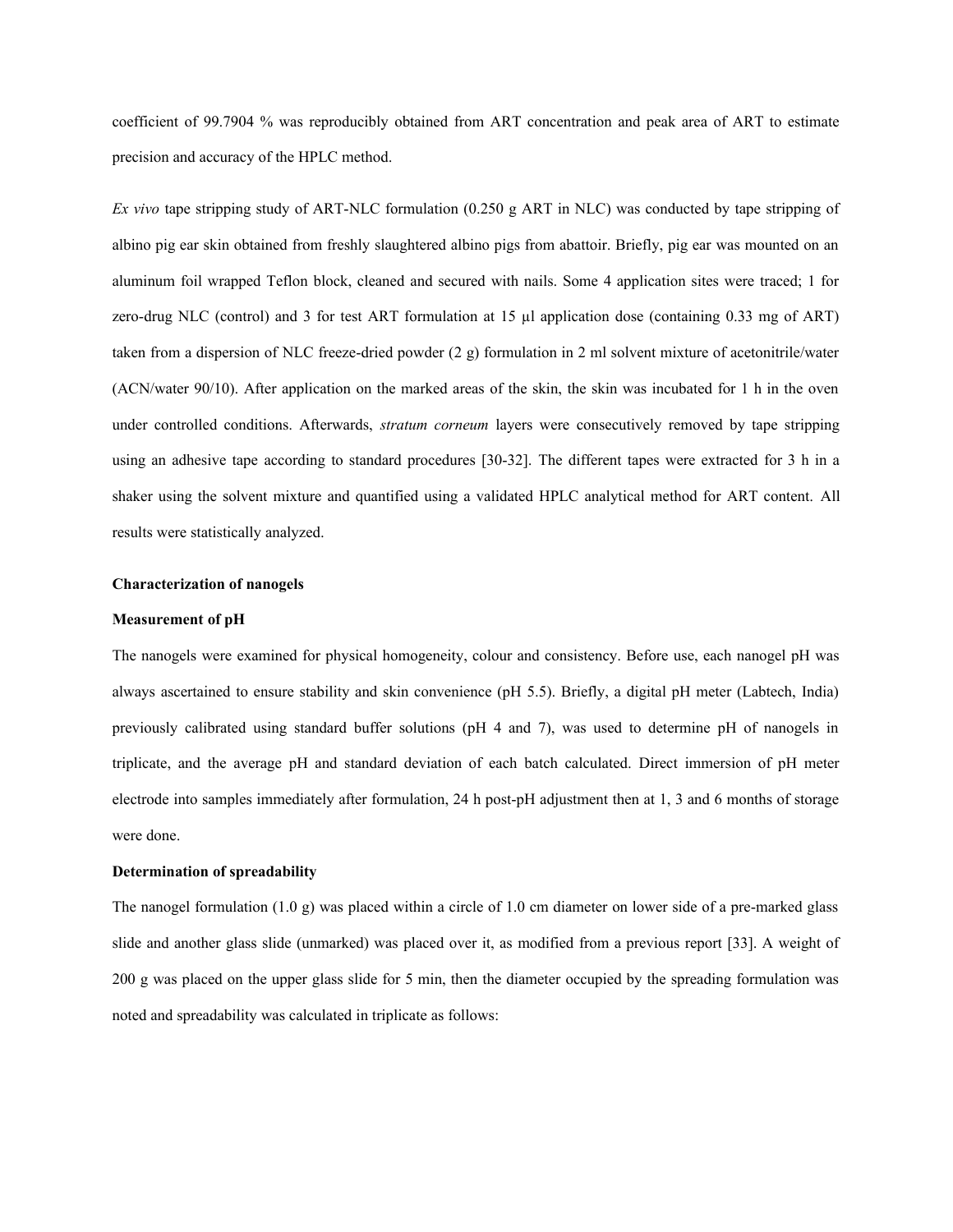Spreadability (%) = *Increase*∈*diameter Initial diameter <sup>x</sup>*100*…………………………… …………*.. *Eq* .(3)

#### *In vitro* **occlusivity**

A glass beaker (250 ml) containing distilled water (100 ml) covered with a filter paper (Whatmann No. 1) and secured in place with a rubber band was used. The nanogel (0.2 g) was distributed evenly on the filter paper and weight of the set-up ascertained. As a control, another glass beaker (250 ml) containing distilled water (100 ml) covered with filter paper was similarly weighed without applying any nanogel on it. Both glass beakers (test and control) were stored at  $37 \pm 0.5$  °C for 48 h, after which their weight difference due to water evaporation through the filter paper were ascertained and applied to calculate occlusivity factor 'F' at 24 and 48 h as follows:

Ocolusivity factor, 
$$
F = 100 \left[ \frac{A - B}{A} \dot{\omega} \dots \dots \dots \dots \dots \dots \dots \dots \dots \dots \dots \dots \dots Eq \cdot (4) \right]
$$

Where A (%) and B (%) are the water fluxes (% water loss) through the non-bearing and nanogel-bearing filters, respectively.

Water loss (%) = *Total waterloss*(*g*) *Net weight of water x*100*………………………………*.. *Eq* .(5)

#### **Rheological evaluation**

Viscosity determination of nanogels were done using a Brookfield viscometer (GallenKamp, England). Some quantities of nanogel  $(1, 3, and 5 g)$  were separately dispersed in 25 ml of 1:1 mixture of ethanol-purified water (1:1) and allowed an overnight hydration at room temperature before viscosity measurement. Triplicate determinations were carried out for validity of statistical analysis.

# **Drug content evaluation**

The nanogel (1 g) was weighed and placed in a volumetric flask (100 ml) to which a mixture of ethanol-water (1:1) solution was added, mixed and sonicated for 30 min then made up to volume. This set up was centrifuged (4,000 rpm for 15 min), filtered using a membrane filter (0.45 µm, Mumbai, India) and drug content of the filtrate was determined spectrophotometrically (Jasco V-630 UV/VIS Double Beam, Japan), as modified from previous report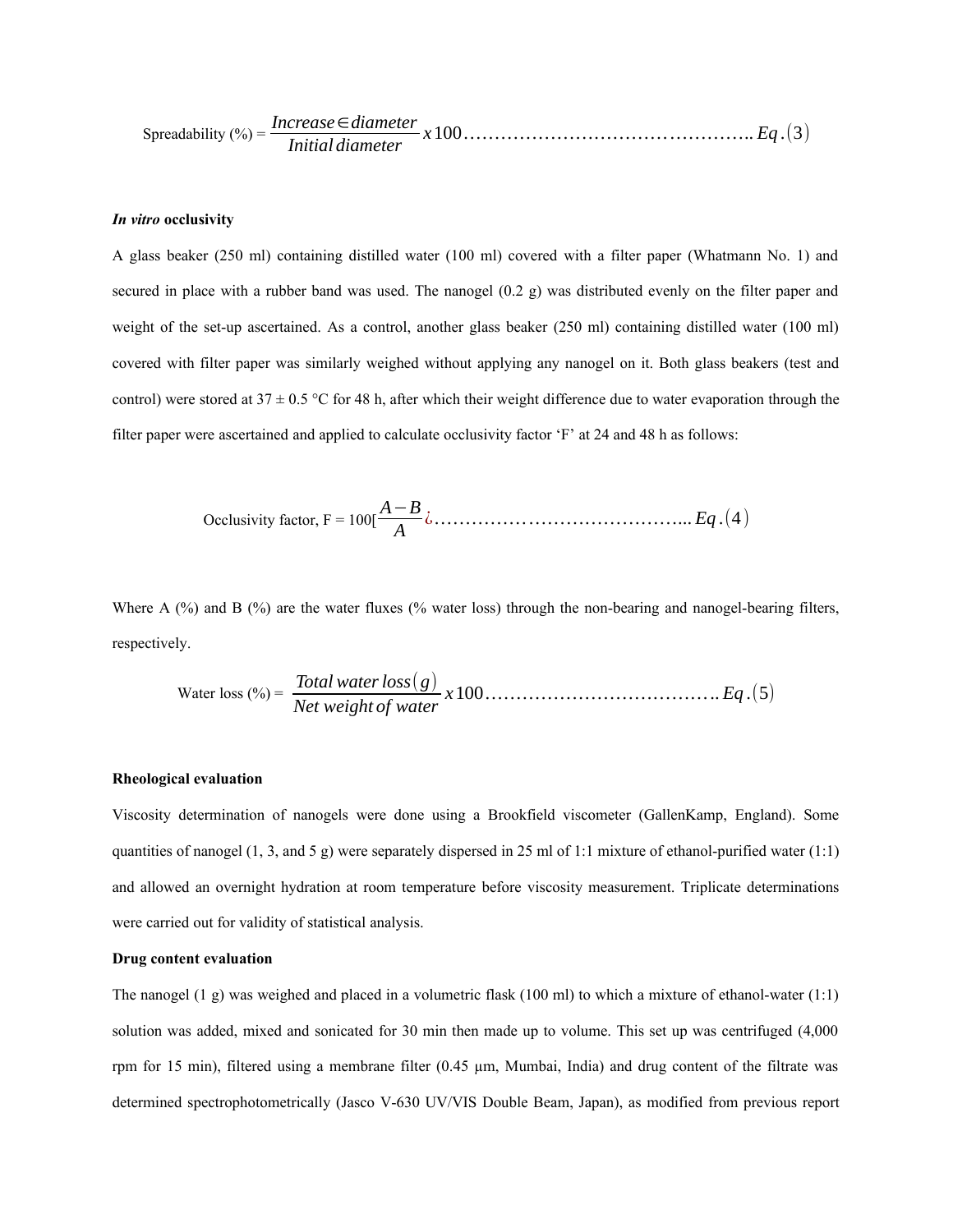[16]. Briefly, 2 ml filtrate sample was added to 2 ml of concentrated HCl in a test tube, securely stoppered and stood in a water bath at 80 °C for 30 min and afterwards cooled, diluted with distilled water (25 ml) and filtered. Absorbance of this solution was taken at 345 nm against a blank solution of HCl (conc, 2 ml) made up to 25 ml with distilled water, according to the formula:

$$
Drug content = \frac{Actual \, drug \, content}{Theoretical \, drug \, content} \, x \, 100 \, \dots \, \dots \, \dots \, \dots \, \dots \, \dots \, . \, Eq. (6)
$$

#### *In vitro* **drug release study from nanogels**

Direct contact of release medium with nanogel surface allows real-time determination of use-conditions. The membrane-free method was adopted and nanogel (1 g) was added to a graduated test tube placed in a water bath (Huanghua Instruments Co. Ltd., China) thermostatically maintained for 10 min. Pre-equilibrated release medium (1:1 ethanol-water mixture, 2.0 ml) was pre-equilibrated (37  $\pm$  0.5 °C) and layered over the nanogel surface. The release medium was removed at pre-determined 5-hourly interval for 50 h and the test tube was cleared, weighed and layered with fresh medium to maintain sink condition, each time. This procedure was repeated for ART-NLC formulation as a positive control since there was no commercial sample of ART for skin use. All withdrawn samples were analyzed using earlier described spectrophotometric method. The amount of ART in nanogel samples was determined in triplicate according to the formula:

Cumulative ART release rate = 
$$
\frac{Cumulative\ amount\ of\ ART\ released}{Initial\ amount\ of\ ART} \times 100\% \ \dots \dots \dots \dots \ \text{Eq. (7)}
$$

Data obtained from *in vitro* release study were used for kinetic modeling. Model fitting into Higuchi, zero order, first order and Korsmeyer-Peppas was done to study the mechanism behind the release pattern of nanogels.

# **Animal care and use protocols**

Randomly selected white albino Wistar rats weighing  $210 - 250$  g were procured from the animal house of Department of Pharmacology and Toxicology, Faculty of Pharmaceutical Sciences, University of Nigeria, Nsukka. Animals were humanely treated according to National Institute of Health (NIH Publications no. 8023, as revised in 1978) guidelines for animal care. They were housed in cages, fed standard rodent pellet (Guinea feeds Ltd, Nigeria), allowed free access to clean, fresh water in glass water bottles *ad libitum* and acclimatized for 1 week prior to study under a 12 h day/night cycle. Cage-side clinical observations was done throughout study period. All animal use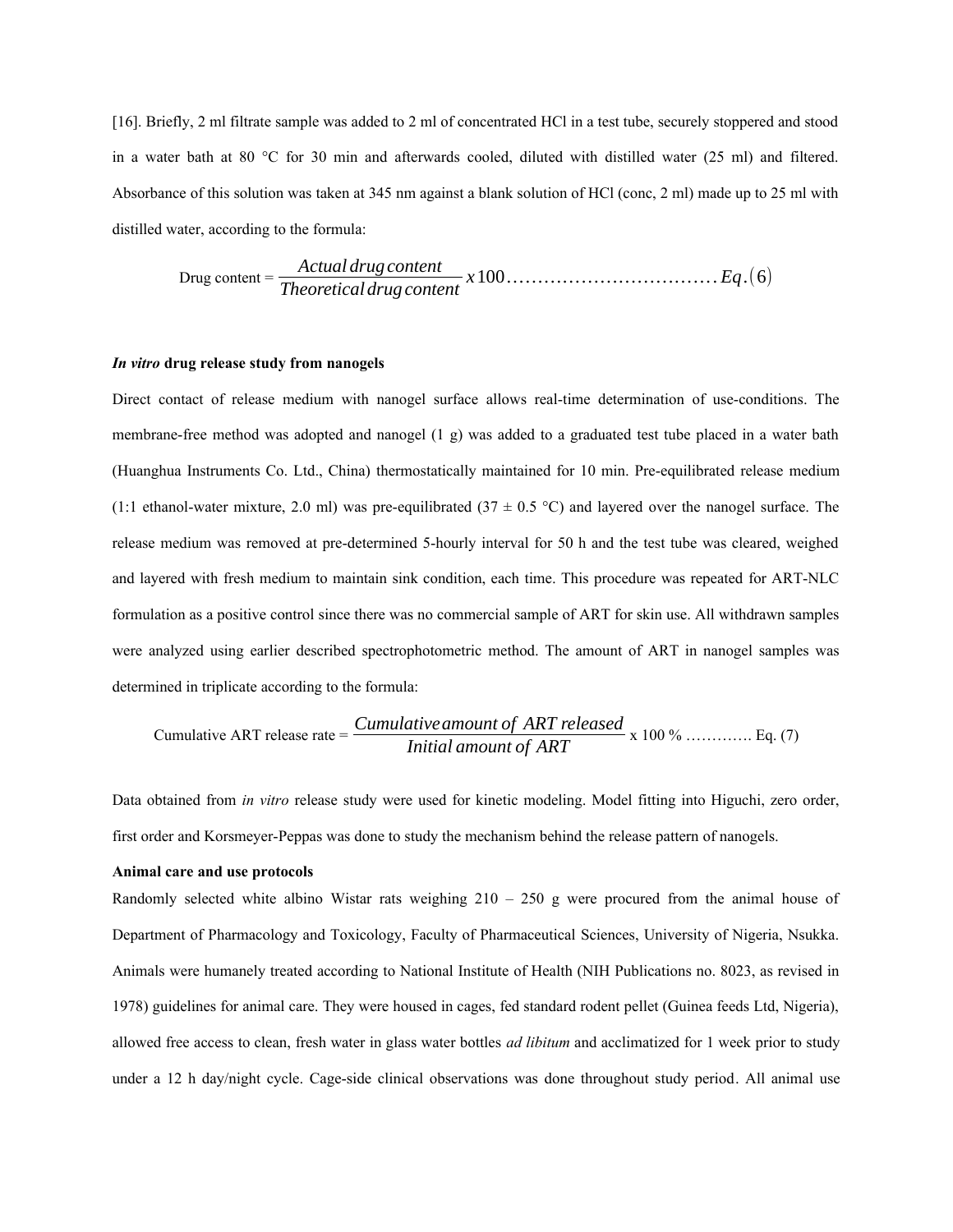protocols were approved by the Animal Care and Use Committee of the Faculty of Pharmaceutical Sciences (approval no. FPSRE/UNN/18/00036), in compliance with the EU Directive 2010/63/EU for animal experiments.

#### **Skin tolerance test**

The skin tolerability of ART nanogel was carried out according to a previously described method [33, 34] with slight modifications. Generally, eleven rats weighing 200 – 220 g were used. Briefly, ART formulation groups (ART-NLC, C971P-ANG, PAPP-ANG and P407-ANG); placebo nanogels (C971P, PAPP and P407); plain hydrogels (C971P, PAPP and P407) and formaldehyde (1 %) solution (as positive control) were used. Some 24 h prior to experiment, rat dorsal skin was shaved with an electric clipper. All formulation was tested at 1 g dose (1 g of ART-nanogels contained 12.5 mg of ART whereas 1 g of ART-NLC contained 22 mg of ART) and was separately applied to the shaved dorsal side of the rats, uniformly spread (within an area of  $0.4 \text{ cm}^2$ ) until complete absorption. The dorsal skin of the rat in positive control was treated with 1 % formaldehyde solution whereas all placebo nanogels (no ART) and plain hydrogels served as negative controls. These treatments were done once daily for 5 days and rat skin was observed for any visible change (oedema/erythema, redness and/or skin rash) afterwards.

## *Ex vivo* **skin permeation study**

*Ex-vivo* skin permeation study was performed using Wistar rat abdominal skin sacrificed upon prolonged anesthesia [33, 35]. Skin hairs were carefully removed using surgical blade while full skin was removed to expose the dermis which was properly rinsed with normal saline to remove residual fat. The skin (thickness 1.5 - 2.5 mm) was fixed on a Franz diffusion cell (PermeGear Inc., Hellertown, PA, USA) with permeation area of 3.14 cm<sup>2</sup> and the receptor compartment was filled with 15 ml ethanol:water mixture (1:1) stirred continuously at 500 rpm at  $32 \pm 0.5^{\circ}$ C. Weighed amount of nanogel (2 g equivalent to 25 mg of ART) was carefully applied to the skin in the donor compartment, evenly spread using flat surface of a spatula to maintain intimacy with the skin. At pre-determined time intervals (10, 20, 40, 60, 80, 100, 120 and 140 h) up to 7 days, 0.5 ml of sample was withdrawn from receptor compartment then replaced with equal volume of fresh diffusion medium, to maintain sink conditions. All samples were filtered through a membrane filter (0.45 μm), diluted appropriately, and analyzed by spectrophotometry (Jasco V-630 UV/VIS Double Beam, Japan), modified as stated above [16]. Briefly, the 0.5 ml withdrawn sample was added to 0.5 ml of concentrated HCl in a test tube, securely stoppered and stood in a water bath at 80 °C for 30 min and afterwards cooled, diluted with distilled water (12.5 ml) and filtered. Absorbance of this solution was taken at 345 nm against a blank solution of HCl (conc, 0.5 ml) made up to 12.5 ml with distilled water. The cumulative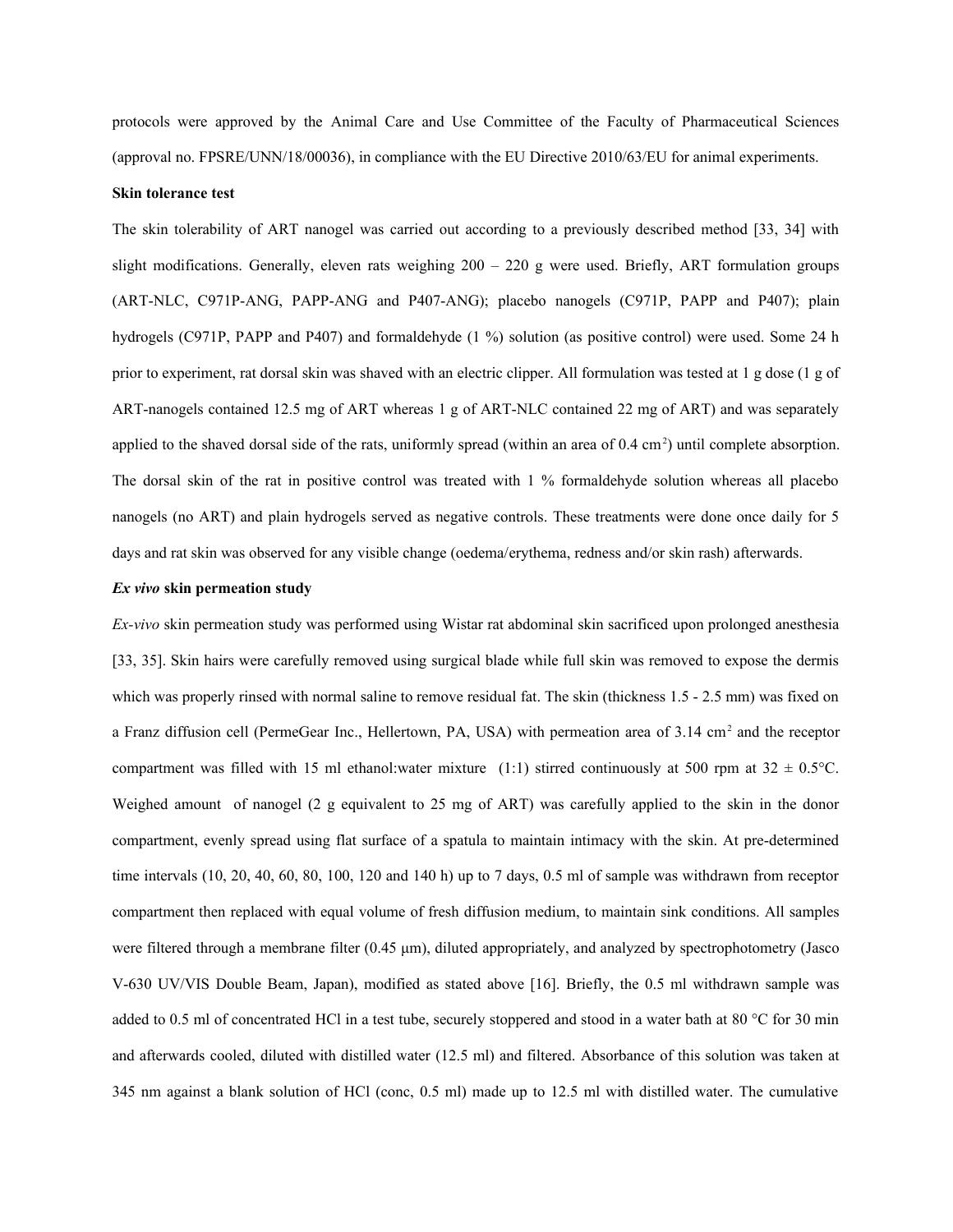amount of ART permeated per unit area of rat skin was calculated and plotted against time, after reference to a Beer's plot for pure ART in distilled water. The test was repeated using ART-loaded NLC (1.5 g equivalent to 33 mg of ART) as positive control in triplicate. Due to the observed slow release of ART from formulations (NLC and nanogels), sodium azide (0.02 %) was incorporated into the quantities used for skin permeation study, as a preservative in order to extend the release study for one week [36]. As a result, the study was repeated using each nanogel dose of 2 g and sampling was done 24 hourly for 7 days.

### *In vivo* **transdermal anti-plasmodial (schizonticidal) activity of nanogels**

The *in vivo* anti-plasmodial activity was considered using a 4-day suppressive test procedure (Peters 4-day suppressive test) [18, 37]. Briefly, fifty albino male Wistar mice were divided into 10 groups (1-10) of 5 animals each, weighed and clearly marked to avoid mix-up. Some 24 h prior to experiment, mice dorsal skin was shaved with an electric clipper. Through cardiac puncture, the blood of the donor mice was collected and diluted with physiological saline (normal saline) to give a concentration of 10<sup>8</sup> parasitized erythrocytes per ml. A 0.2 ml volume of the donor mouse erythrocyte equivalent to  $2 \times 10^7$  parasitized erythrocytes was injected intraperitoneally into each of the experimental mice on day 1 (D<sub>1</sub>). Group 1 was treated with 5 mg/kg of artemether (p.o. as positive control). Each transdermal nanogel was uniformly applied (2 g each containing 25 mg of ART) once to the shaved dorsal side of the mice to cover an area of 0.4 cm<sup>2</sup>, gradually massaged over 30 min until complete absorption and covered with an adhesive tape to avoid leaking by others. This applied to mice Groups (2-4) corresponding to ART nanogel formulations coded as C971P-ANG, PAPP-ANG and P407-ANG respectively while Group 5 mice were treated with ART-NLC (1.5 g dispersed in 1 ml of 1:1 water-ethanol mixture, equivalent to 33 mg of ART) and applied to the shaved skin area as described shortly. Rat Groups 6-8 were treated with drug-free nanogels from each batch of C971, PAPP and P407 whereas Group 9 was infected but not treated (negative control). Treatments with the formulations were done once in a week after 24 h post-infection whereas Group 10 mice received pure chloroquine phosphate (5 mg/kg, p.o) daily. Afterwards, the animals were subjected to red blood cell count (RBC) and parasitemia count (as *ab initio* determined for the donor mouse). The RBC count was determined using hemocytometer method. Briefly, a mixture of 0.1 mL of animal's blood was mixed with 0.9 mL of Hayems solution and placed in a charged counting chamber whereby the cells were counted as n and multiplication of n by 10,000 was expressed in cells/mm<sup>3</sup> [11]. The parasitemia count was determined by tail-bleeding the mice and preparing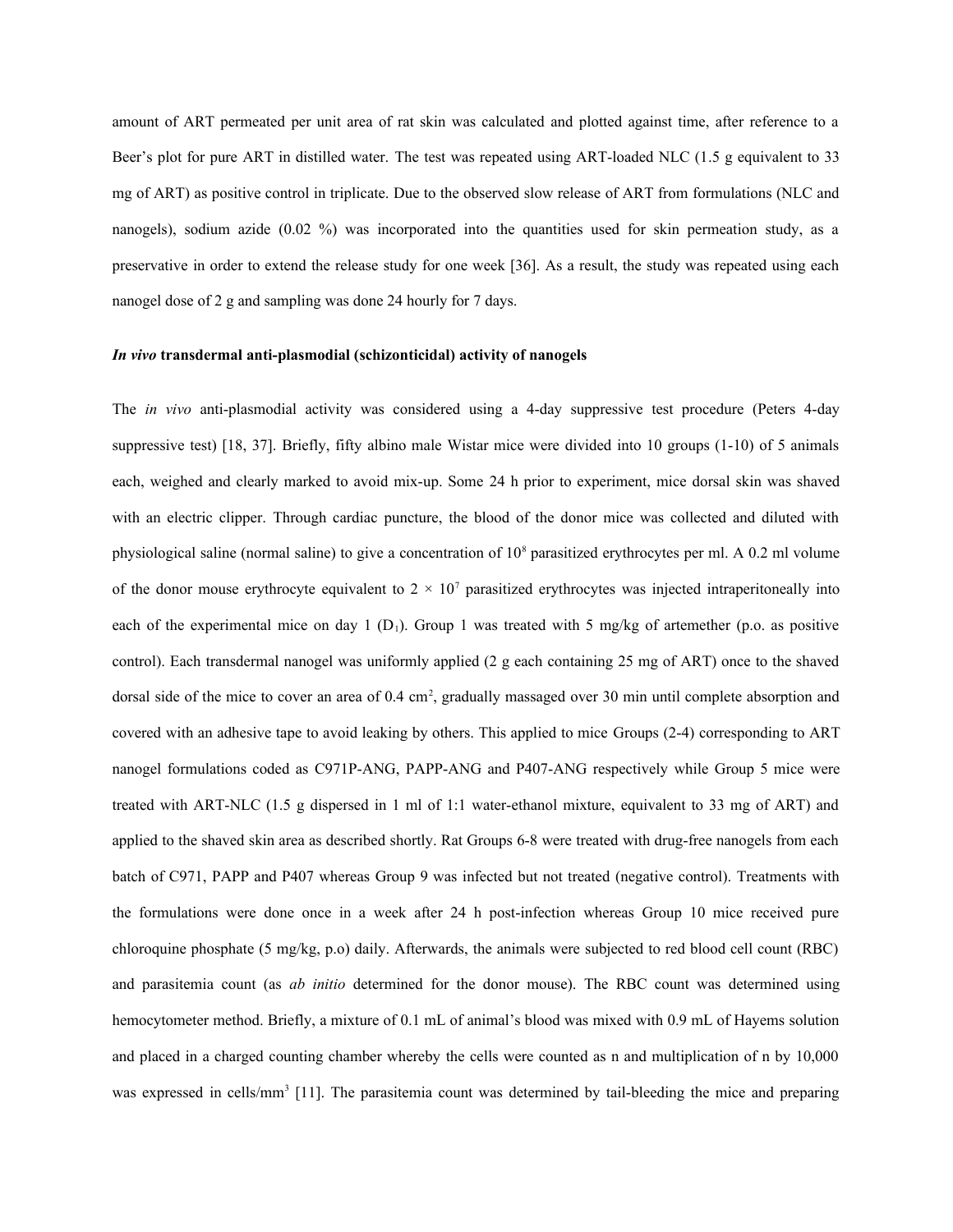blood smears on microscope slides, subsequently, fastened with methanol and marked with Giemsa. The parasitemia number was determined by viewing under the microscope and taking the count thrice and the average calculated. The antimalarial activity was evaluated using equation below:

Plasmodial growth inhibition (%) = 
$$
\frac{MPNC - MPTS}{MPNC} \times 100
$$
................. Eq. (8)

where, MPNC  $=$  mean parasitemia of negative control and MPTS  $=$  mean parasitemia of test sample

### **Statistical analysis**

All the data generated were expressed as mean  $\pm$  standard deviation. For group comparisons, one-way ANOVA with duplication was applied. Statistical significance was determined using student t-test, with  $p<0.05$ considered to be statistically significant.

#### **Results and discussion**

### **Characterization of NLC particles**

It was essential to characterize the NLC particles to ensure reproducibility and compliance to our earlier report. [12]. Our modified method still showed same higher particle size for drug-free NLC (532 nm) than ARTcontaining NLC (299 nm). Polydispersity index (PI) agreed with this observation as drug-free particles had higher PDI (0.9) compared to ART-loaded particles (0.3). Particle size reduction was observed when freeze-dried NLC particles were reconstituted and stored for 3 months, perhaps indicative of no particle growth, hence suggesting stable particles. This stability was confirmed by the result of zeta potential values which existed well above – 30 mV for both drug-free (-31mV) and ART-loaded (-41 mV) NLC particles. TEM images confirmed near uniform spherical ART-loaded particles better than drug-free particles which appeared somewhat cuboidal (Fig. 1: A and B).

NTA analysis showed absence of microparticles and confirmed that our modified method of preparation gave same value for drug-free NLC (532 nm) at d90 but lower particle size for ART-loaded particles (299 nm) than our earlier report (346 nm) [Fig 1: C and D]. The lower particle size makes our method more attractive for intended transdermal application since particles below 300 nm have been reported to be more ideal for skin uptake [38, 39]. This perhaps could be due to the fact that we used both Transcutol and ethanol as solubilizers. Particle size/Relative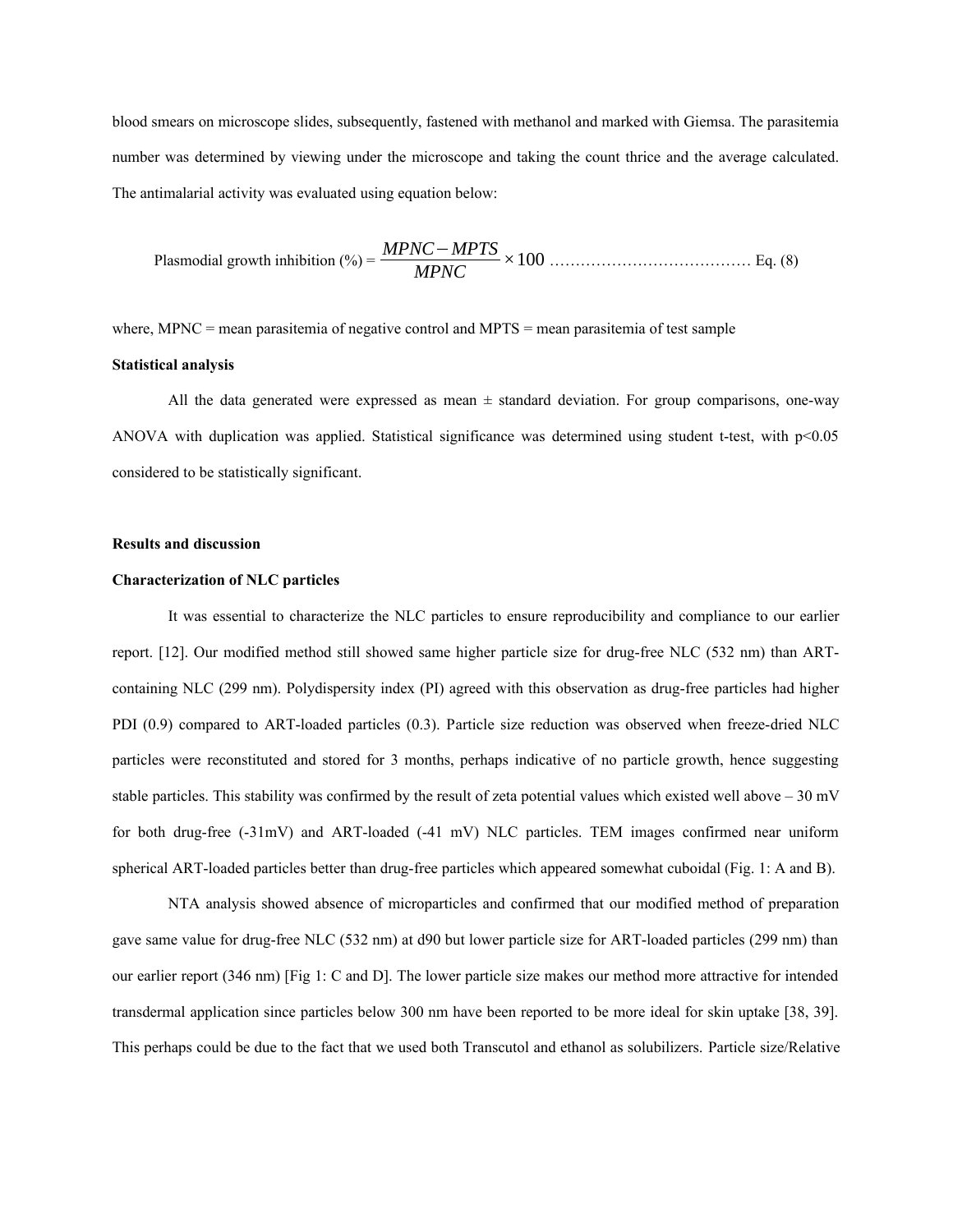Intensity 3D plot (Fig. 1) confirmed the narrow variation in size of ART-loaded NLC-particles (E) compared to drug-free particles (F).

DSC result is shown in Fig. 2. The 5 % lipid matrix consisting of Gelucire 43/01 (10 %), P85G (15%) and Transcutol (75%) melted at 36.43 °C with enthalpy of 1.940 J/g (A). The same 5 % lipid matrix when containing ART melted at 43.82 °C with enthalpy of 1.087 J/g (B). This indicated that the later was less crystalline than the former judging from enthalpy values. To rule out discrepancy from thermal properties of NLC, D-sorbitol gave a melting point of 102.52 °C with an enthalpy of 1.702 J/g (C), which was also less crystalline than lipid matrix mixture despite having about thrice the melting point of the lipid matrix. ART itself melted at 86.96 °C with an enthalpy of 87.51 J/g (D). This showed that ART is a very crystalline drug whose crystallinity grossly reduced in the 5 % lipid mixture chosen for the study (1.087 J/g), whereby the thermogram shape (B) became somewhat glassy in transition compared to (A). However, NLC formulations (drug-free and ART-loaded) showed two melting peak patterns in their thermograms. The first peak (shoulder) was due to incomplete melting of an amorphous polymorph whereas the second was due to complete melting. For drug-free (blank) NLC, the melting temperatures were 49.29 °C and 82.46 °C with respective enthalpies of 0.1172 J/g and 0.07452 J/g (E). ART-NLC particles melted at 47.88 °C and 96.67 °C with corresponding enthalpies of 0.2138 J/g and 0.02772 J/g respectively (F). Obviously, ARTcontaining NLC had lower final enthalpy value upon complete melting compared to blank NLC as well as lipid mixture-entrapped ART. This perhaps confirmed that the chosen lipid mixture was suitable to serve as a matrix to solubilize, embed ART and deliver it as NLC regimen. This agrees with the fact that innovative drug delivery system such as NLC is a promising technique to improve solubility, bioavailability and extreme short half-life; hence perhaps could improve dermal penetration and skin retention of ART [12, 33]. NLCs are smart secondgeneration solid lipid nanoparticles (SLNs) with numerous advantages compared to SLNs and other nanoparticulate colloidal drug delivery systems (liposomes, niosomes, nanoemulsions).

With increased solubility of ART in the lipid matrix and its molecular dispersion in NLC, there is high chances that the encapsulation efficiency would be high. An earlier validated HPLC method was used to study the efficiency of encapsulation of ART in the NLC formulation and the result showed a slightly higher EE of 70 % compared to our earlier report of 61%. Since every processing parameter was nearly the same except for inclusion of ethanol, we could conclusively say that ethanol further enhanced the solubility of ART in the present NLC formulation. We modified this formulation method based on our earlier recommendation following skin permeation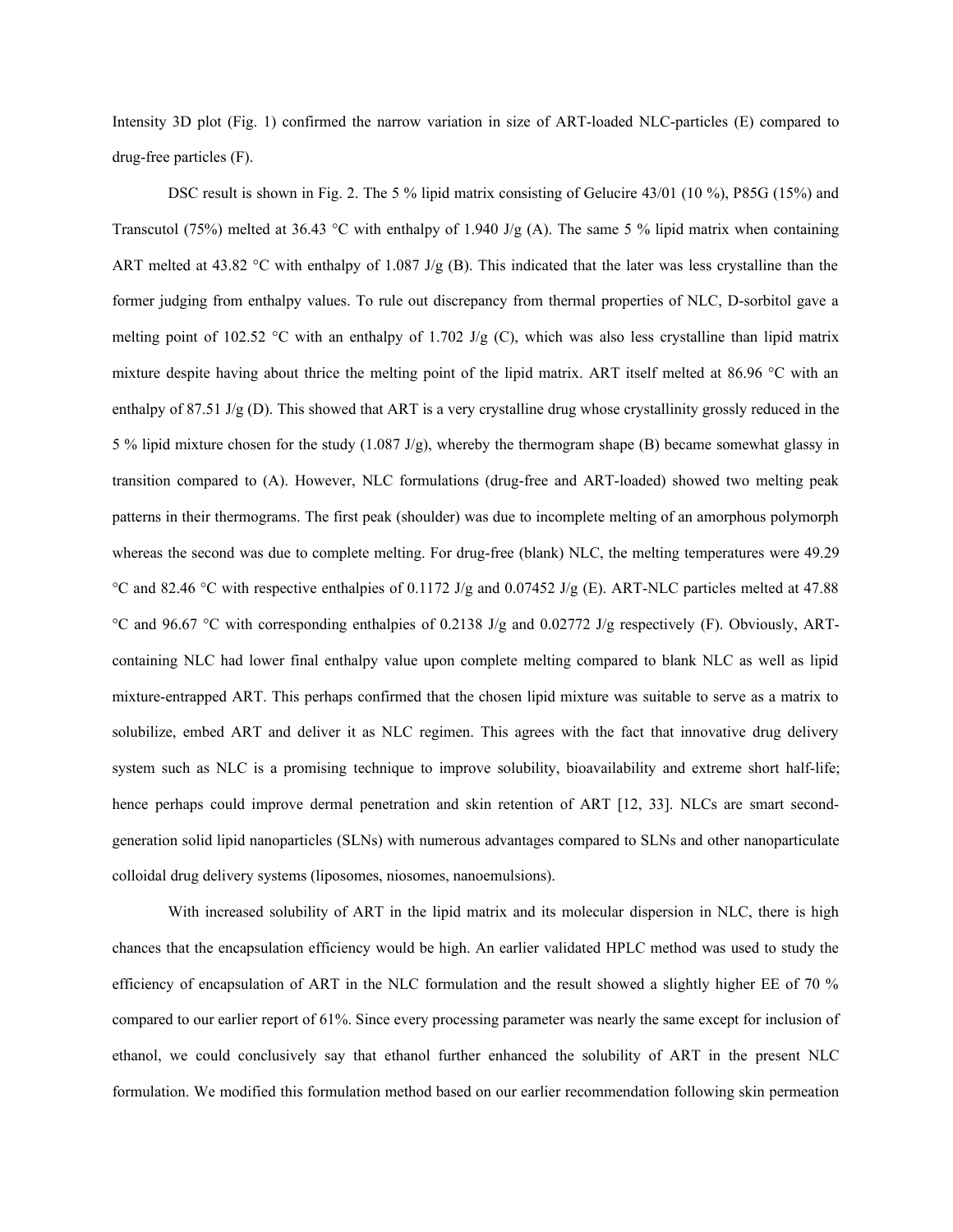study. Our use of ethanol as co-solubilizer therefore has led to higher drug solubilization and entrapment which invariably would alter drug release profile, improve stability and bioavailability, in addition to localizing delivery through enhanced retention at target site, thereby reducing side effects and dosing frequency, with overall improved patient compliance [12, 40, 41].

*Ex vivo* tape stripping experiment was done with the ART-NLC formulation. Tape stripping of the skin is a useful tool for removing the *stratum corneum* and obtaining more information about function of this barrier as regards skin penetration. The amount of ART on *stratum corneum* removed by stripped tapes was quantified by UV absorption in 96 well plates (Greiner 96 Flat Bottom Transparent Polystyrol) at wavelength of 282 nm to establish the concentration of ART within the *stratum corneum* after transdermal application (Fig. 3). However, ART was detectable to a large extent in the *SC* through stripping of tapes 1 ( $\sim$ 0.5 µg) to 10 ( $\sim$ 1.6 µg). Cyanoacrylate biopsy 1 and 2 equally detected much ART (~1.5 µg) as well as skin punch (~1.2 µg) and pipette tips (~0.4 µg). Overall, the highest drug levels were observed mainly in the SC compared to epidermis and dermis according to literature [42]. A repeat analysis with validated HPLC method corroborated the above result. In other words, the formulation likely maintained closer contact with the lipid bilayer of the *stratum corneum* due to its lipid composition and smaller particle size, resulting in penetration of an increased amount of ART into the skin and perhaps controlled release. It is equally expected that skin application of the NLC would produce occlusive effect (improve skin hydration) which could increase penetration of ART across the dermal layers [43-46]. Therapeutic success is dependent on how efficiently ART could reach the target site (which is the blood) to attain effective concentration that could induce the desired schizontocidal activity on blood merozoites. It would therefore be more relevant to determine the concentration of drug at the target site *in vivo* than *ex vivo* since such result is more practicable. Meanwhile, since there was detectable amount of ART penetrating the living epidermis  $(\sim 1.2 \,\mu$ g) as a positive signal for transdermal systemic delivery into the bloodstream; it could be worth trying to further study the performance of the freeze-dried NLC particles as nanogels on rat skin as well as on malariogenic mice. In the light of the above, NLC particles were entrapped on polymer hydrogels to obtain nanogels which were investigated on rodent models.

## **Characterization of ART nanogels**

## **pH storage stability**

Formulations intended for use on the intact skin (transdermal) require that their pH values comply with the skin pH of 5.5 to avoid any form of skin reaction (irritation, erythema, rash, etc). As a result, the formulation pH was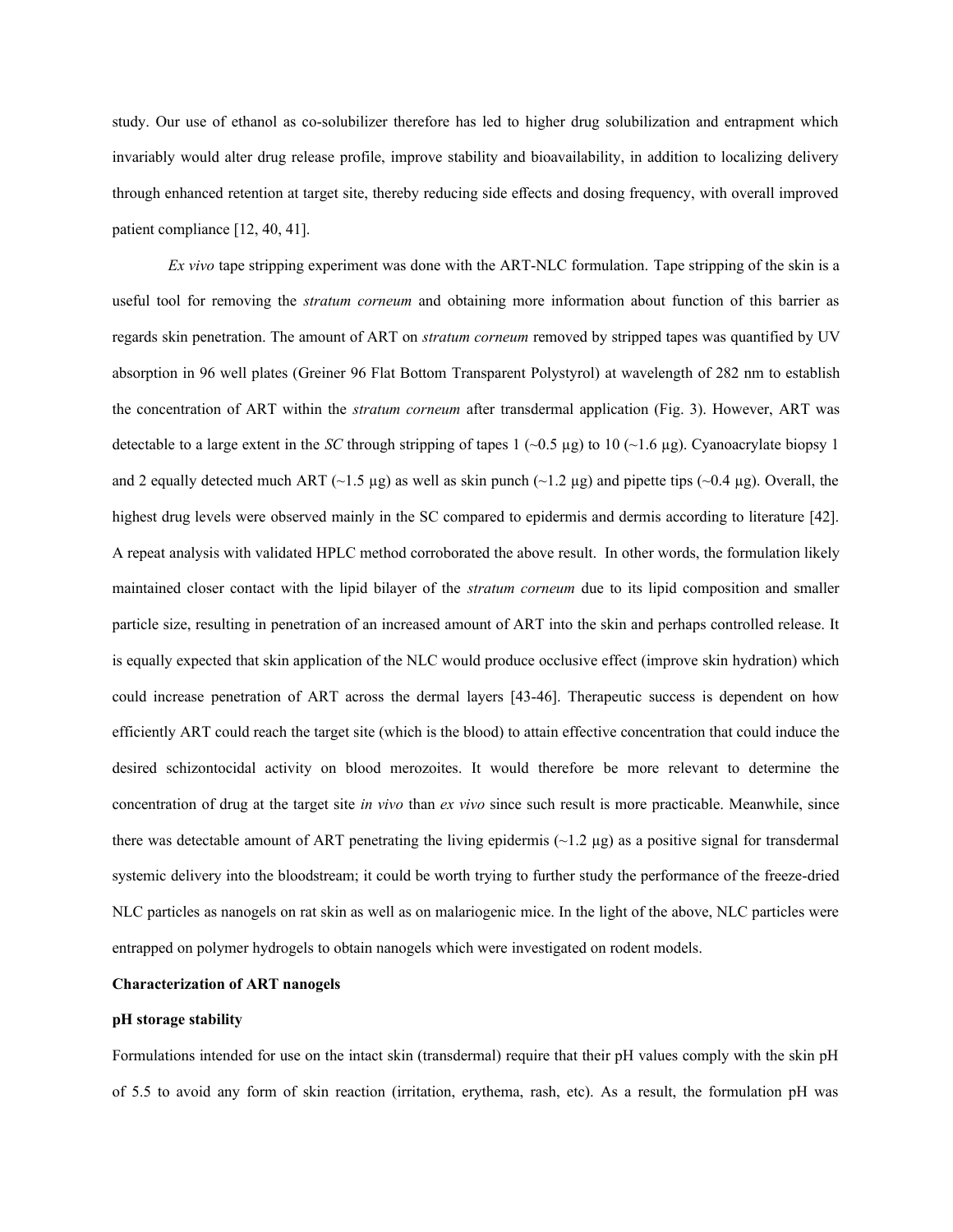adjusted after preparation to this optimum value and re-validated each time upon use as well as upon storage up till 6 months (Fig. 4). Briefly, preparations obtained from C971P were highly acidic (1.2) before they were buffered with triethanolamine (in drops) unlike those of P407 that were entirely alkaline (8.0) and the weakly acidic PAPP formulations (6.2). However, there were mild insignificant fluctuations in pH ( $p<0.05$ ) upon storage (especially from 1-week post formulation to 6 months) but more generally, all the formulations were stable for the study period.

#### **Spreadability measurement**

Generally, all formulations had excellent spreadability (Table 2). The essence of this measurement was to ensure uniform dose and spread of the formulation upon application on the skin. In order words, the user should not experience any kind of grittiness upon rubbing an applied dose of the formulation on the intact skin. This also shows that the tested polymers (C971P NF, PAPP and P407) all had good gelling properties, especially because they are all water-soluble polymers; hence the ease of formulation. Additionally, they are useful excipients in the industries (cosmetic, food and pharmaceutical); hence they are generally regarded as safe (GRAS) without any reactive or toxic effects [33, 47]. ART-nanogel spreadability decreased in the order of P407> C971P>PAPP corresponding to 540.0  $\pm$  0.23, 455.0  $\pm$  0.08 and 435.0  $\pm$  0.19 % respectively, whereas placebo nanogels (without ART) had higher spreadability values in the order of P407>C971P>PAPP corresponding to 670.0  $\pm$  0.12, 650.0  $\pm$  0.04 and 610.0  $\pm$ 0.12 %compared to the plain hydrogels (no NLC) which had the highest spreadability in the order of P407>C971P>PAPP accruing to  $705.0 \pm 0.06$ ,  $700.0 \pm 0.07$  and  $689.0 \pm 0.14$  % respectively. However, the PAPP formulation consistently showed the least spreadability in each test group, though compared favourably with the standard polymers. C971P NF polymer is a lightly cross-linked polymer with long rheology, which results in flow like honey (high spreadability) in a semi-solid formulation as tested [48]. No doubt the formulations were easily spreadable upon minimal shear/force (rubbing). This at least proves that the formulations are suitable for transdermal use.

#### *In vitro* **occlusivity**

An occlusive formulation is expected to improve skin hydration and prevent transepidermal water loss by thin film formation upon skin application. In other words, this makes for better permeation of drug through opening of corneocyte's tight-junctions [49]. Table 2 shows that ART-nanogels had more occlusion than the placebo and/or plain hydrogel formulations. ART nanogel occlusivity (F) followed the order of P407>PAPP>C971P corresponding to 69, 66 and 60 at 48 h. Change in F at 24 h (55) to 48 h (60) was more pronounced in C791P-ANG than other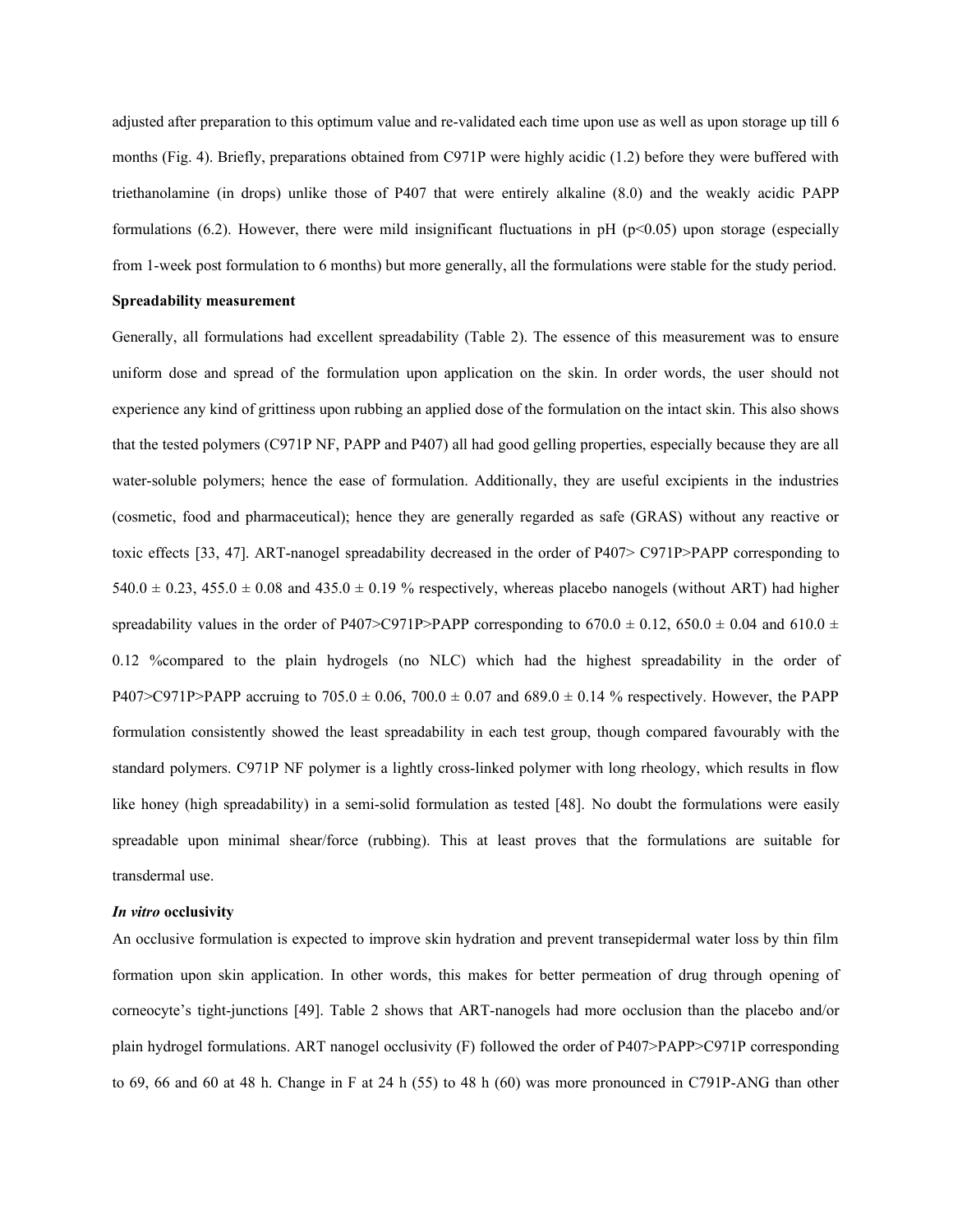formulations. Generally, ART-nanogels have shown that they could expectedly reduce transepidermal water loss upon application on the skin thereby increasing skin hydration and subsequent deposition and penetration of ART.

#### **Rheological determination**

Fig 5 shows that the formulations had satisfactory viscosities. There were concentration-independent decreases in viscosity in ART-nanogels formulated from P407 and PAPP unlike in C971P. This perhaps showed that the ART nanogels from both P407 and PAPP had sufficient viscosity even at lower amounts. However, placebo nanogels and plain hydrogels of 407 and PAPP showed concentration-dependent increases in viscosity, still opposite to that observed for C971P. Invariably, the viscoelastic property of semi-solid formulations is somewhat related to spreadability and could reveal how spreadable and/or pourable the formulations could be. This perhaps suggests that a highly viscous preparation would also not easily spread and vice versa. In the light of this, the ART-nanogels would require minimum force/pressure/shear or rubbing to spread upon application on the skin and this supports our observation with the spreadability result.

#### **Drug content analysis**

Nanogel formulations demonstrated high ART content in all three polymers (C971P NF, PAPP and P407) as shown in Table 2. Drug content was in the order of P407>PAPP>C971P corresponding to 97, 91 and 88 % ART which showed insignificant change  $(p<0.05)$  of encapsulated amount even over 6 months storage period [50]. This however agreed with our earlier reports on different delivery systems using these polymers (example spray-dried solid dispersions of aceclofenac using PAPP [28] and gentamicin microgels using P407 and C971P NF [33]). In order words, it corroborates the efficiency of encapsulation of ART in the nanostructured lipid carrier as improving ART oil solubility and delivery properties.

#### *In vitro* **drug release and release mechanism**

Fig. 6 shows the result of *in vitro* ART release from formulations. All formulations showed extended ART release over 3 days without exhausting all embedded drug. However, the membrane-free model of drug release allowed direct contact with the formulations as a way of simulating use condition in real time and place. ART-NLC released up to 50 % ART in 50 h whereas nanogel formulations followed the order of P407>PAPP>C971P corresponding to 41, 40 and 35 % cumulative release of ART over 3 days, with no burst release. This shows that the optimized NLC formulation indeed had good lipid properties, surface modification, drug solubility as well as partition coefficient. All formulations showed slow release pattern which could attest to the high solubilization and hydration rate of the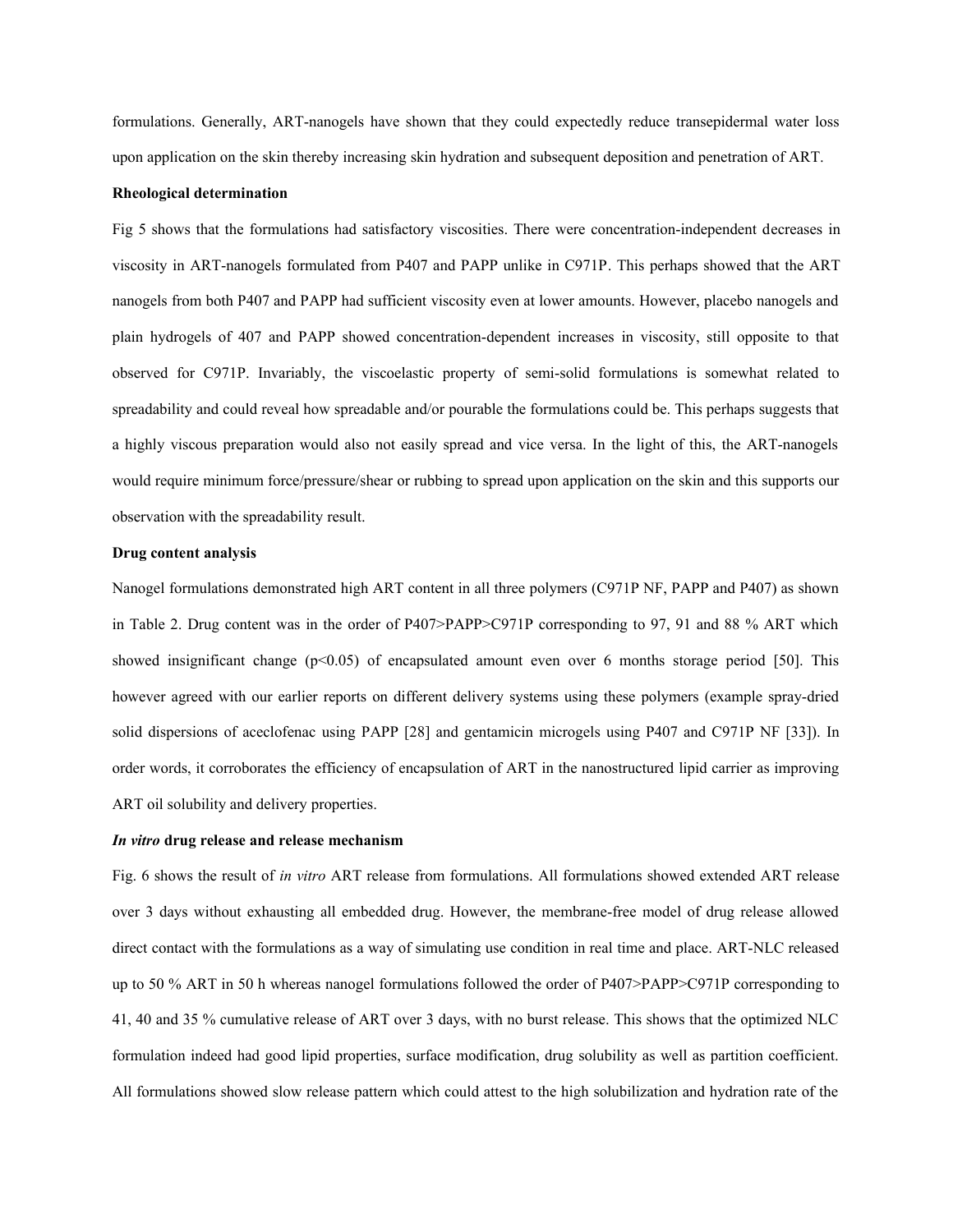polymers in release media. This has at least demonstrated that the polymers could serve as competent reservoirs to deliver ART over an extended time period. All ART-nanogels showed similar pattern of release. Table 3 shows the release kinetic models of all formulations. The correlation coefficients  $(r^2)$  persistently followed the order of Higuchi>First>Zero>Korsmeyer-Peppas. Therefore, Higuchi square root model of release predominated in all formulations. The release exponent 'n' values were in the range of 0.672 – 0.75. This shows that the mechanism of ART release was non-Fickian diffusion (anomalous) and depended on diffusion rate and/or matrix erosion.

#### **Skin tolerance test**

Skin tolerance test was necessary to evaluate the biocompatibility of the transdermal formulations [51]. There was generally no sign of skin reaction (redness/erythema, wrinkling, papules and/or dermatitis) after application (5 days) of all formulations (NLC, plain hydrogel, placebo and ART nanogels), compared to the skin disruptions (erythema and inflammation) observed on rats which received the irritant (formaldehyde solution). This indicated that the formulations were safe for skin use and this good skin tolerability could perhaps be attributed to the GRAS status of all components of the formulation.

#### *Ex vivo* **permeation**

Figs. 7 and 8 showed the cumulative amount of ART permeated and percentage cumulative amount permeated in 7 days from all four-drug loaded formulations respectively. ART-loaded nanogels were tested at 2 g formulation containing 25 mg of ART compared to the ART-NLC which served as positive control and tested at 1.5 g dose containing 33 mg of ART. This dose inequality was based on our earlier tested dose of 30 mg of ART-loaded NLC which credibly released about 3-6 µg of ART over 3 days, achieving about 18 % cumulative drug release [12]. Since there is no standard commercial sample of ART for skin use, we therefore leveraged on this known dose to test our new modified formulations (NLC and nanogels) at 33 and 25 mg doses respectively. We understand there could be species differences (such as skin type, age and hydration parameters) since our earlier permeation tested real human skin whereas our current test used Wistar rat abdominal skin and ethanol as penetration enhancer. Likewise, the precision of our earlier report was based on HPLC analysis whereas herein, we used a derivatized UV/VIS analysis method. Taking everything together, ART still showed prolonged permeation over a 7-day period in the order of ART-NLC>P407-ANG>C971P-ANG>PAPP-ANG cumulatively achieving 15, 12, 10.5 and 7 µg of ART in 7 days. However, ART release was fastest from the PAPP polymer which in 5 days showed highest release of 11 µg ART and later tapered off to 7 µg. Interestingly, this corresponded to 60, 48, 42 and 28 % cumulative ART release at 140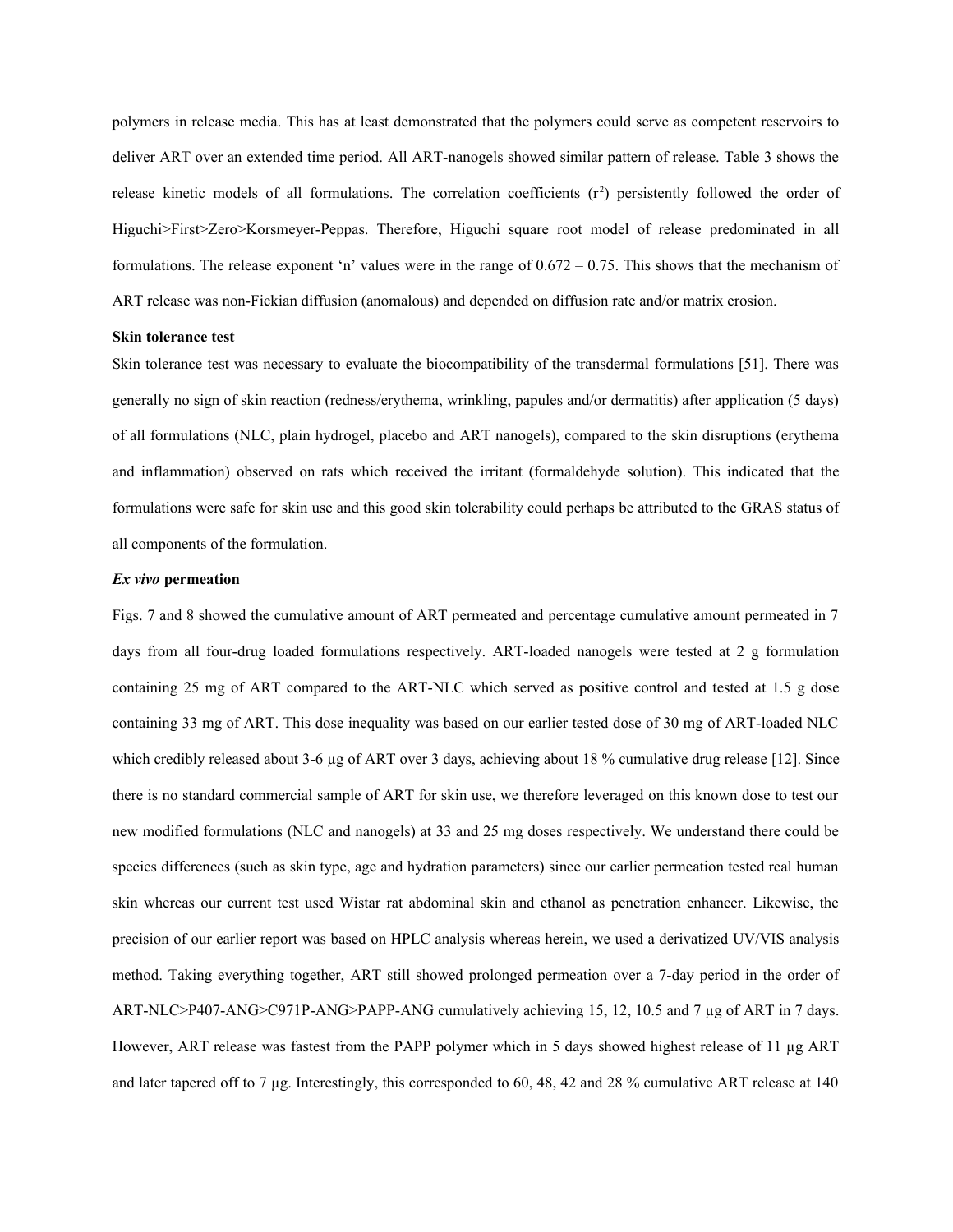h of the 7th day; with PAPP-ANG exhausting its payload in 5 days with about 44 % ART cumulative release. The enhanced performance of our present investigation may perhaps have come from the use of ethanol:water mixture (1:1) as a penetration enhancer in formulation of the NLC, which even in the nanogel formulation was maintained. This could have additionally boosted the solubilization of ART in the nanogel formulation and could also explain why the present investigation achieved smaller nanoparticles (299 nm) compared to our earlier report of 346 nm [2]. Efficient skin permeation had been described for particles around 300 nm [51]. ART nanogels were henceforth developed with capacity to permeate the intact skin (transdermal) as a positive proof for alternate malaria regimen with improved patient use-convenience (friendliness) other than tablet and/or injection.

Generally, the carefully selected excipients used in the current study somewhat exhibited synergism in the permeation process through the intercellular (paracellular) pathway. Firstly, ethanol as a permeation enhancer has been reported to work by the following mechanisms; (1) increase of diffusivity of the drug in the skin, (2) fluidization of SC, which causes a decrease in barrier function, (3) increasing the thermodynamic activity of the drug in the carrier, and (4) affecting the partition coefficient of the drug [52]. The mechanism of ethanol as a skin permeation enhancer has also been described to be a so-called 'pull' or 'drag' effect, which means that the permeation of the enhancer (ethanol) subsequently facilitates that of the solute, ART (in the sense of a simple co-permeation) [53, 54]. On the other hand, Transcutol HP® (Diethylene Glycol monoethyl Ether, DEGEE) has been reported as a permeation enhancer known to increase the thermodynamic driving force, facilitate partitioning of the drug to maintain hydrated dynamics in the SC and intercellular lipid fluidization [55]. Additionally, other additives in the formulation such as Tween 80 and propylene glycol have equally been reported as penetration enhancers by increasing drug permeation from improved partition properties and reduced drug-tissue binding by the solvation of α-keratin causing disruption within the corneocyte. This affects lipids in the SC by interacting with the aqueous domains of lipid bilayers, changing the solubility of skin and increasing the drug partitioning into it [56]. Summarily, the predominate mechanism of penetration enhancement in this study was by intercellular mechanism through the lipid matrix component of the skin.

#### *In vivo* **transdermal antiplasmodial study**

Percentage reduction in parasitaemia is displayed in Fig. 9. Generally, there was plasmodial growth inhibition across all drug-containing formulations. The parasitized mice responded to chloroquine phosphate and pure ART after oral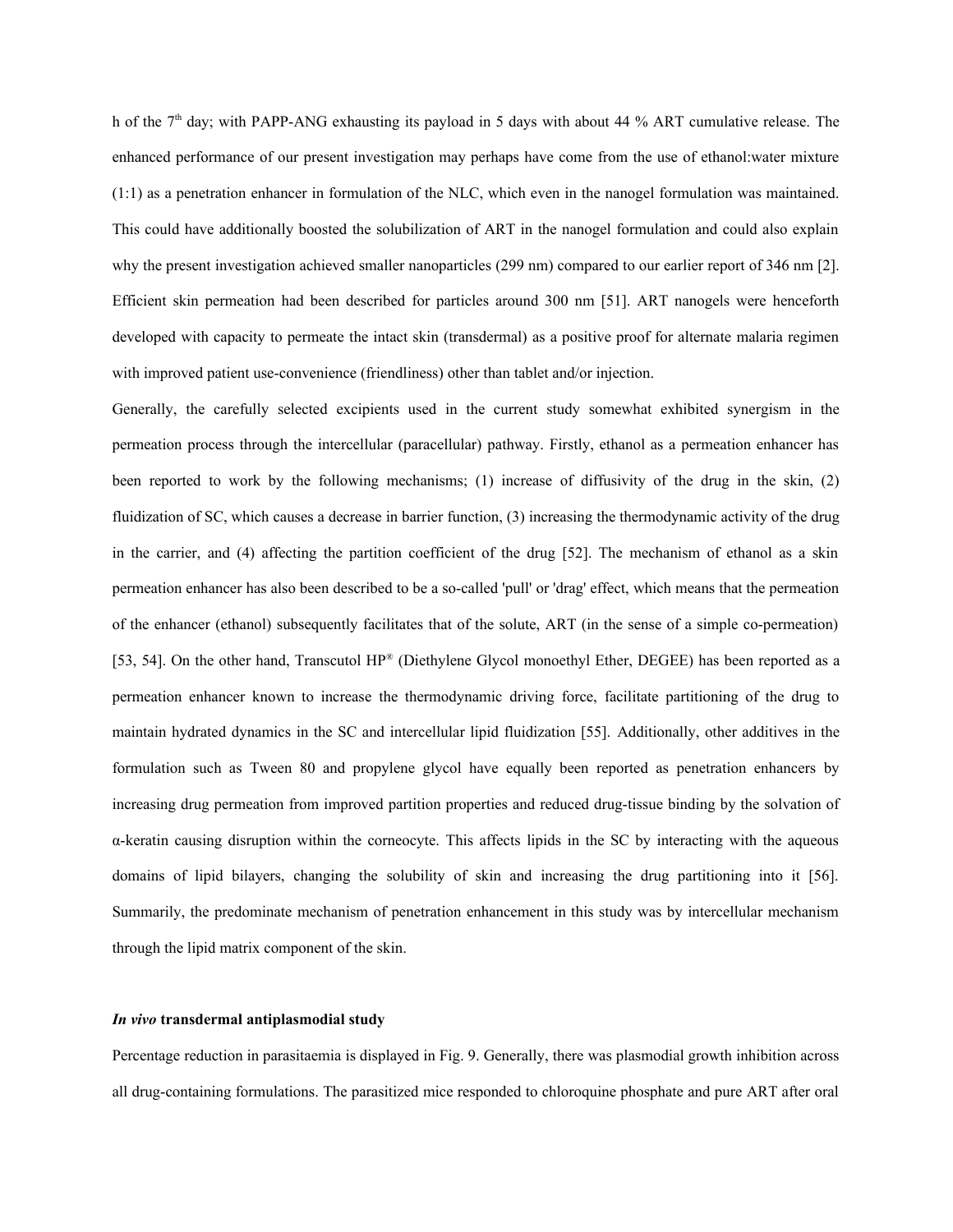administrations and showed up to 75 and  $\sim$  82 % inhibition of paratasitaemia respectively. Skin application of ART-NLC dispersion (1:1 mixture of ethanol:water) compared well with these positive controls (P<0.01) by achieving 80 % plasmodial inhibition. ART-nanogels equally demonstrated good plasmodial inhibitions in the order of P407- ANG>PAPP-ANG>C971P-ANG corresponding to 54.36, 54.32 and 47.64 % respectively (P<0.01) compared to their respective placebo nanogels which showed 15.26, 14.26 and 16.18 %. The infected but not treated group which received normal saline had no plasmodial reduction at all. This shows that the formulations were able to reduce parasitaemia upon single application cumulatively across some 7 days, perhaps due to the fine particle subdivision (299 nm) that improved ART solubility in the lipid matrix as well as inclusion of ethanol as a penetration enhancer which could have made for better permeation of ART through opening of the corneocyte's tight-junctions [36, 52-54].

This molecular dispersion of ART in the glassy NLC matrix that encapsulated up to 70 % of drug in its very stable (- 41 mV) and uniform manner (0.3 PDI) could have boosted this observation. Meanwhile, this work has at least proved the feasibility of transdermal delivery of ART using NLC and NLC-derivatized nanogels as low-dose transdermal regimens. However, since a single skin patch application (25 mg ART) achieved about 50% plasmodium growth inhibition in a prolonged period of seven days as further confirmed by the microscopy, we assure that increasing the patch application to two skin patches (50 mg ART) concurrently would provide near 100% plasmodial growth inhibition in seven days. This double patch dose of 50 mg ART is still lower (near half-dose) than the conventional regimens available in the drug market. Additionally, the present investigation has also shown that the use of the local water-soluble polymer from *Prosopis africana* peel powder (PAPP) compared well with pharmaceutical standards (Poloxamer 407 and Carbopol 971P NF) in delivery of the poorly water-soluble drug such as artemether. As an outlook, further studies could be recommended to quantify ART in different layers of the skin. **Conclusion**

This study authenticates NLC as a delivery system for ART both orally and transdermally. Optimized ART concentration (250 mg) was molecularly dispersed in glassy NLC matrix that encapsulated up to 70 % of drug in its very stable (-41 mV) fine spherical particle subdivisions (299 nm) in a uniform manner (0.3 PDI). *Ex vivo* tape stripping of pig ear skin showed reasonable drug concentration in the living epidermis and/or dermis even though higher in the *stratum corneum*. ART-nanogels had good pH storage stability, viscosity, spreadability, drug content, *in vitro* drug release, skin tolerance and occlusivity leaving a thin-film after application on the skin due to good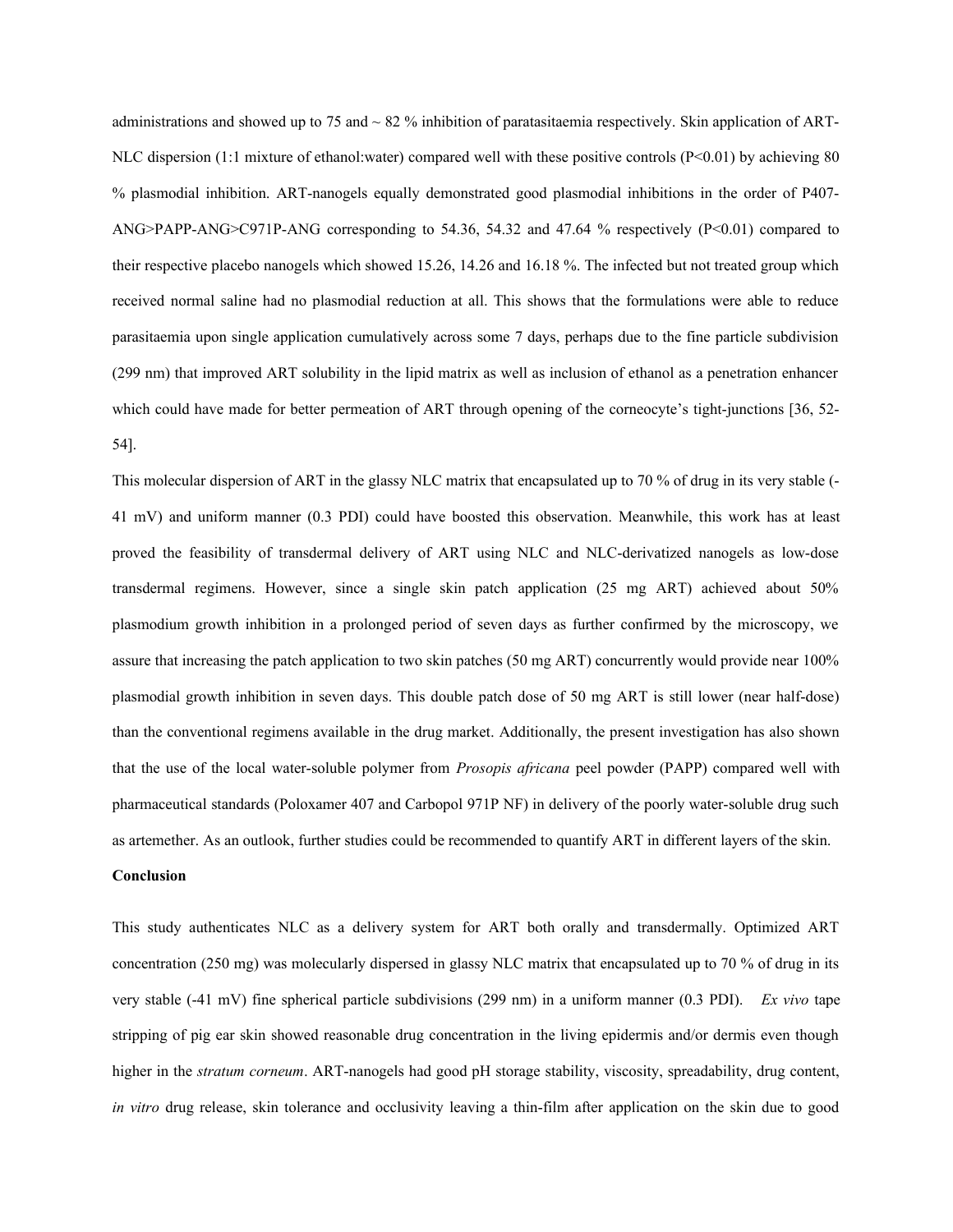hydration and ability to prevent skin transepidermal water loss. *Ex vivo* skin permeation showed that reasonable amounts of ART permeated through the rat abdominal skin in the order of ART-NLC>P407-ANG>C971P-ANG>PAPP-ANG achieving cumulative permeations of 15, 12, 10.5 and 7 µg in 7 days, corresponding to cumulative percentage permeations of 60, 48, 42 and 28 % respectively (P<0.01). The *in vivo* transdermal antiplasmodial study of single skin patch application (25 mg ART) equally maintained the order with 80, 54, 54 and 48 % respective inhibition of plasmodial growth in 7 days (P<0.01). This study has demonstrated some proof of concept that ART definitely permeated through the intact skin (*ex vivo* and *in vivo*) into the living epidermis (blood) and/or dermis by intercellular pathway and could be a potential alternative regimen with better use convenience than frequent injection and/or tablet administration. This could therefore correct the negative attitude associated with the many side-effects of the conventional ART-containing regimens in ACT which is responsible for the growing resistance to artemisinin currently. In extrapolation therefore, multiple concurrent application of the formulated nanogels (i. e. two-patches/week, 50 mg ART) would inhibit plasmodial growth by near 100% and hence, cure malaria completely. In this way, the ordinarily fast-acting schizonticide ART (100 mg or more, with short half-life, 1.5-3/5 h) has been transformed into a lower-dose (50 mg ART, upon multiple patch application) prolonged-releasefriendly regimen which would take care of recrudescence and development of resistance usually observed with the conventional single forms of ART and/or artemisinin, which the use of ACT as recommended by the WHO was meant to take care off. However, further permeation studies could be required to precisely quantify the specific amounts of ART in the different layers of the skin.

# **Conflict of interest**

All authors (Petra O. Nnamani, Agatha A. Ugwu, Ogechukwu H. Nnadi, Franklin C. Kenechukwu, Kenneth C. Ofokansi, Anthony A. Attama, Claus-Michael Lehr) declare that they have no conflict of interest in the work done.

## **Acknowledgement**

Prof. P. O. Nnamani is grateful to the Tertiary Education Trust Fund (TETFund) (Grant no. TETFUND/DESS/UNI/NSUKKA/RP/VOL.V) by Government of Nigeria for funding the research through Institution-Based Research.

# **ORCID**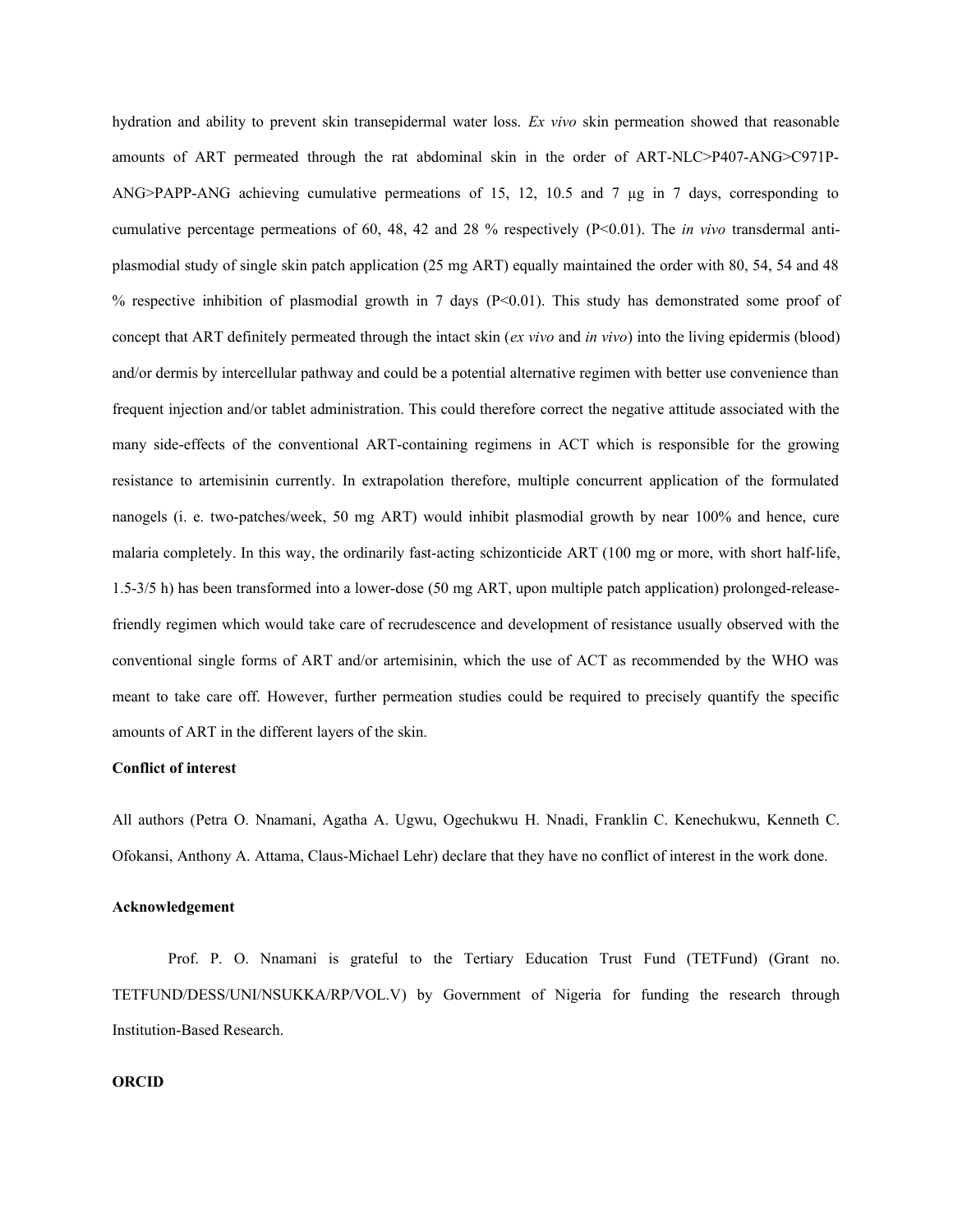### Petra O. Nnamani ID:<http://orcid.org/0000-0001-9677-1288>

## **ETHICAL STATEMENT:**

o Ethics approval and consent to participate: 'All institutional and national guidelines for the care and use of laboratory animals were followed.' Approval was obtained from Animal Care and Use Committee of the Faculty of Pharmaceutical Sciences (approval no. FPSRE/UNN/18/00036), in compliance with the EU Directive 2010/63/EU for animal experiments.

o Consent for publication: All Authors agree that the contents of the manuscript are confidential and will not be copyrighted, submitted, or published elsewhere (including the internet), in any language, while acceptance by the Journal is under consideration. All authors made substantial contributions to the conception or design of the work; or the acquisition, analysis, and/or interpretation of data; drafted the work or revised it critically for important intellectual content as well as approved the version to be published.

o Availability of data and materials: All data and materials as well as software application support our published claims and comply with field standards. Our paper was earlier presented as an oral paper (NAPA2020-104) during the recent concluded 18<sup>th</sup> National scientific conference of the Nigeria Association of Pharmacists in academia (NAPA) held at the University of Nigeria Nsukka from  $24<sup>th</sup>$  -26<sup>th</sup> August, 2020 but not under submission for publication anywhere except in DDTR.

o Competing interests: Not applicable

o Funding: Tertiary Education Trust Fund (TETFund) (Grant no. TETFUND/DESS/UNI/NSUKKA/RP/VOL.V) by Government of Nigeria for funding the research through Institution-Based Research.

o Authors' contributions: All authors contributed to the study conception and design. Material preparation, data collection and analysis were performed by [Ugwu AA], [Nnadi OH], [Kenechukwu FC] and [Ofokansi KC]. The first draft of the manuscript was written by [Nnamani PO] and all authors commented on previous versions of the manuscript. All authors read and approved the final manuscript [Attama AA] [Claus-Michael Lehr]

o Acknowledgements: Prof PO Nnamani acknowledges support by the Tertiary Education Trust Fund (TETFund) (Grant no. TETFUND/DESS/UNI/NSUKKA/RP/VOL.V) by Government of Nigeria for funding the research through Institution-Based Research.

o Authors' information (optional): Prof. Dr. Petra Obioma Nnamani is Senior Lecturer at Department of Pharmaceutics, University of Nigeria Nsukka (UNN). Dr. Nnamani studied pharmacy in UNN (B. Pharm; 2001) and M. Pharm (2004). During her Ph.D (2006-2010), Petra joined the nanotechnology group at ICS-UNIDO Trieste, Italy (2009) for Early Research Training in Nanotechnology. She obtained her Ph.D (2010) in Drug Delivery and has had postdoctoral trainings in Shivaji University Kolhapur, India (2012) and Helmholtz-Institute for Pharmaceutical Research Saarland (HIPS), Saarland University, Germany (2013) and currently a Georg Forster awardee of the Alexander von Humboldt Stiftung, AvH (2019-2020). Her research focuses on exploring the biological barriers of gastrointestinal tract and the skin, using nanotechnology-based drug carriers capable of crossing epithelial barriers and sustaining drug release in different disease conditions. Prof. Nnamani is recipient of several awards: Georg Forster Award of AvH, 1 of 10 women innovators in African continent by World Intellectual Property Organization/Innovation Prize for Africa, Botswana 2016; Grand Challenges Canada Star in Global Health (2013-2015), Leader is STEM 2017 (TechWomen). She has 75 published papers; 41 conference contributions; mother of 5 children and journal reviewer.

# **References**

1. WHO Global malaria programme. Geneva, World Malaria Report, 2019. (ISBN 978-92-4-156572-1) Switzerland. [\(https://www.who.int/malaria](https://www.who.int/malaria)).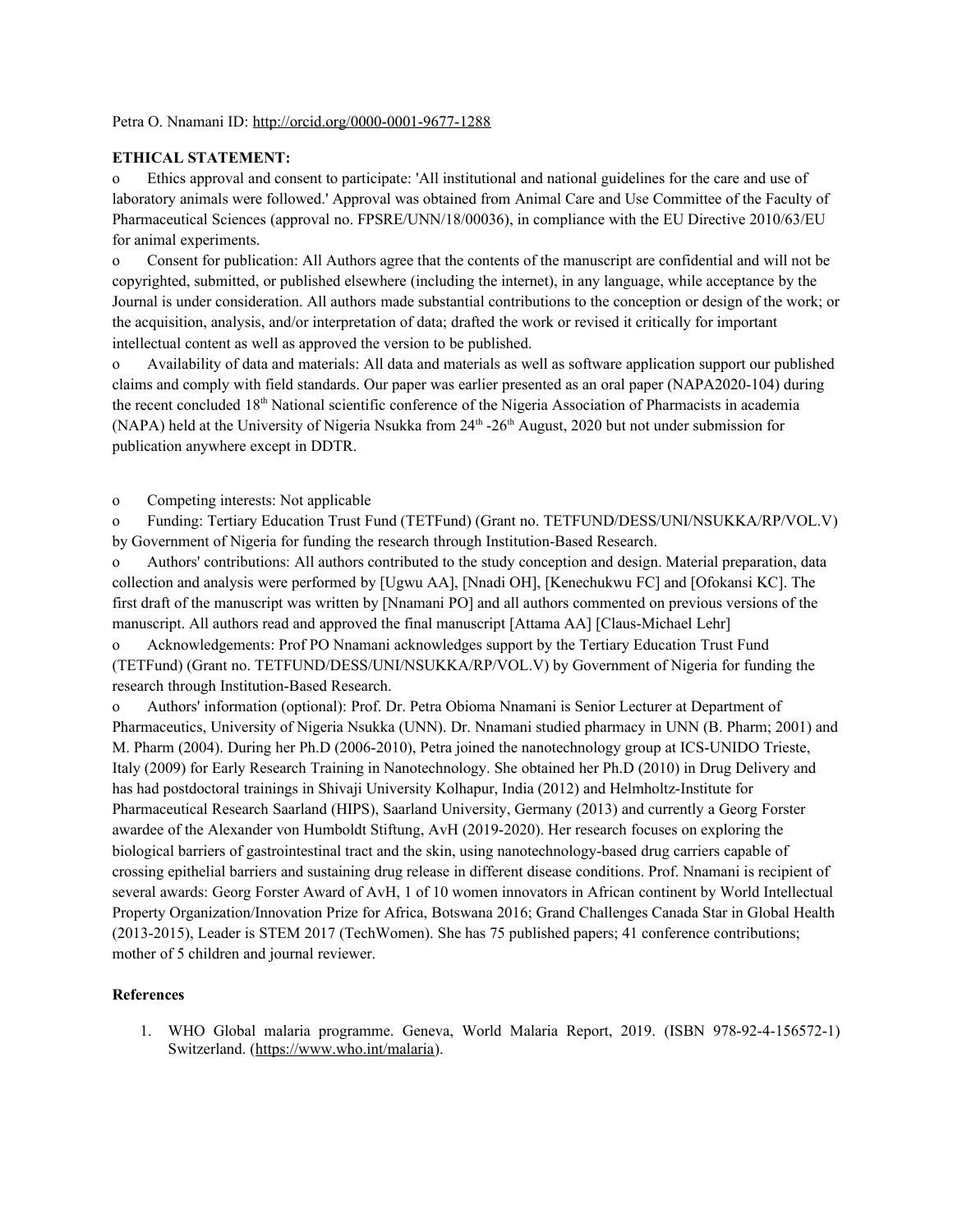- 2. Wong YK, Xu C, Kalesh KA, He Y, Lin Q, Wong WSF, Shen H-M, Wang J. Artemisinin as an anticancer drug: Recent advances in target profiling and mechanisms of action. Med Res Rev. 2017;37:1492–1517. doi: 10.1002/med.21446
- 3. Li Y. Qinghaosu (artemisinin): chemistry and pharmacology. Acta Pharmacol Sin. 2012;33:1141–1146. doi: 10.1038/aps.2012.104
- 4. Looa CSN, Lama NSK, Yua D, Sub X-z, Lud F. Artemisinin and its derivatives in treating protozoan infections beyond malaria. Pharmacol Res. 2017;117:192–217. doi:10.1016/j.phrs.2016.11.012.
- 5. Appalasamy S, Lo KY, Ch'ng SJ, Nornadia K, Othman AS, Chan L-K. Antimicrobial activity of artemisinin and precursor derived from *in vitro* plantlets of Artemisia annua L. BioMed research international. 2014 doi: 10.1155/2014/215872.
- 6. Roy S, He R, Kapoor A, Forman M, Mazzone JR, Posner GH, Arav-Boger R. Inhibition of human cytomegalovirus replication by artemisinins: effects mediated through cell cycle modulation. Antimicrobial agents and chemotherapy. 2015;59(7):3870–3879. DOI: 10.1128/AAC.00262-15
- 7. Blazquez AG., Fernandez-Dolon M, Sanchez-Vicente L, Maestre AD, Gomez-San Miguel AB., Alvarez M, Serrano MA., Herwig J, Efferth T, Marin JJG, Romero MR. Novel artemisinin derivatives with potential usefulness against liver/colon cancer and viral hepatitis. Bioorganic & Medicinal Chemistry. 2013;21:4432–4441.
- 8. Pfeifhofer-Obermair C, Tymoszuk P, Petzer V, Weiss G, Nairz M. Iron in the tumor microenvironment connecting the dots. Front Oncol. 2018;8:549. doi: 10.3389/fonc.2018.00549.
- 9. Zhang Y, Xu G, Zhang S, Wang D, Prabha PS, Zuo Z. Antitumor research on artemisinin and its bioactive derivatives. Nat Products Bioprospect. 2018;8:303–319. doi: 10.1007/s13659-018-0162-1.
- 10. Wang J, Zhang CJ, Chia WN, Loh CC, Li Z, Lee YM, He Y, Yuan L-X, Lim TK, Liu M, Liew CX, Lee YQ, Zhang J, Lu N, Lim CT, Hua Z-C, Liu B, Shen H-M, Tan KSW, Lin Q. Haemactivated promiscuous targeting of artemisinin in Plasmodium falciparum. Nat Commun. 2015;6:10111. doi: 10.1038/ncomms10111.
- 11. Deng T, Wang X, Wu S, Hu S, Liu W, Chen T, Yu Z, Xu Q, Liu F. A new FRET probe for ratiometric fluorescence detecting mitochondria-localized drug activation and imaging endogenous hydroxyl radicals in zebrafish. Chem Commun. 2020;56:4432–4435. doi: 10.1039/D0CC00382D.
- 12. Nnamani PO, Hansen S, Windbergs M, Lehr CM. Development of artemether-loaded nanostructured lipid carrier (NLC) formulation for topical application. Int J Pharm. 2014;477:208–217. doi: 10.1016/j.ijpharm.2014.10.004.
- 13. Aderibigbe AB. Design of drug delivery systems containing artemisinin and its derivatives. Molecules 2017;22:323. doi: 10.3390/molecules22020323
- 14. Nnamani PO, Scoles G, Kröl S. Preliminary characterization of N-trimethylchitosan as a Nanocarrier for Malaria Vaccine. J Vector Borne Disease. 2011;48(4):224-230. PMID: 22297285; DOI: [10.1186/1758-](https://doi.org/10.1186/1758-2946-4-s1-p47) [2946-4-s1-p47](https://doi.org/10.1186/1758-2946-4-s1-p47)
- 15. Attama AA, Kenechukwu FC, Onuigbo EB, Nnamani PO, Obitte NC, Finke JH, Pretor S, Müller-Goymann CC. Solid lipid nanoparticles encapsulating a fluorescent marker (coumarin 6) and antimalarials – artemether and lumefantrine: evaluation of cellular uptake and antimalarial activity. European Journal of Nanomedicine. 2016;8(3)129–138, ISSN (Online) 1662-596X, ISSN (Print) 1662-5986, DOI: [10.1515/ejnm-2016-0009](http://dx.doi.org/10.1515/ejnm-2016-0009).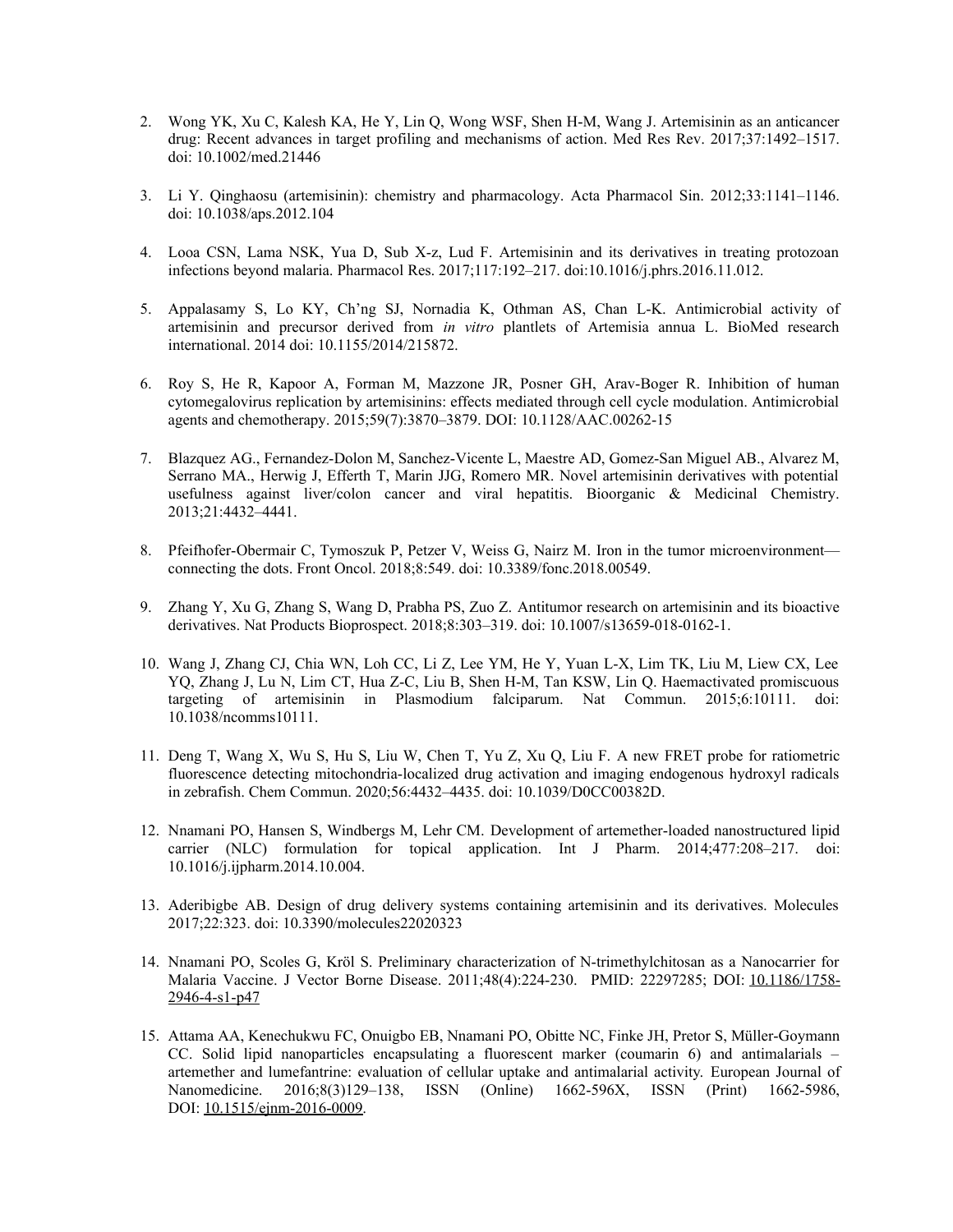- 16. Nnamani PO, Ugwu AA, Ibezim EC, Kenechukwu FC, Akpa PA, Ogbonna JDN, Obitte NC, Lehr CM, Attama AA. Sustained-release Liquisolid Compact Tablets Containing Lumefantrine-Artemether as Alternate-Day-Regimen for Malaria Treatment to Improve Patient Compliance. International Journal of Nanomedicine. 2016;11:6365-6378. doi: 10.2147/IJN.S92755.
- 17. Nnamani PO, Nnadi OH, Ibezim EC, Ayogu E, Reginald-Opara JN, Onoja US, Odo AN, Ugwu AA, Ogbonna CC, Attama AA. *In vivo* antiplasmodial potential of Carrageenan and *Prosopis africana* buccal films of artemether on malariogenic mice. Journal of Drug Delivery & Therapeutics. 2020;10(1-s):114-125. DOI <https://doi.org/10.22270/jddt.v10i1-s.3790>
- 18. Nnamani PO, Echezona AC, Metu OC, Onoja US, Ogbonna JDN, Akpa PA, Onunkwo GC, Nzekwe IT, Attama AA. Formulation and characterization of artemether-loaded sodium alginate microcapsules. Tropical Journal of Pharmaceutical Research 2020;19 (7):1341-1349 ISSN: 1596-5996 (print); 1596-9827 (electronic) <http://dx.doi.org/10.4314/tjpr.v19i7.1>
- 19. Nnamani PO, Hansen S, Lehr CM. Preparation and characterization of artemether-loaded PLGA nanoparticles. Afr J Pharm Res Dev. 2018;10:1-10.
- 20. Jabbarzadegan M, Rajayi H, Jahromi MAM, Yeganeh H, Yousefi M, Hassan ZM, Majidi J. Application of arteether-loaded polyurethane nanomicelles to induce immune response in breast cancer model. Artif Cells Nanomed Biotechnol. 2017;45:808–816. doi: 10.1080/21691401.2016.1178131
- 21. Agubata CO, Nzekwe IT, Attama AA, Mueller-Goymann CC, Onunkwo GC. Formulation, characterization and anti-malarial activity of homolipid-based artemether microparticles. Int J Pharm. 2014;14483:1–21. <http://dx.doi.org/10.1016/j.ijpharm.2014.11.044>
- 22. Tran HT, Nguyen TD, Nguyen HV, Nguyen HT, Kim JO, Yong CS, Nguyen CN. Targeted and controlled drug delivery system loading artersunate for effective chemotherapy on CD44 overexpressing cancer cells. Arch Pharm Res. 2016;39:687–694. doi: 10.1007/s12272-016-0738-4.
- 23. Akbarian A, Ebtekar M, Pakravan N, Hassan ZM. Folate receptor alpha targeted delivery of artemether to breast cancer cells with folatedecorated human serum albumin nanoparticles. Int J Biol Macromol. 2020;152:90–101. doi: 10.1016/j.ijbiomac.2020.02.106.
- 24. Charlie-Silva I, Fraceto LF, de Melo NFS. Progress in nano-drug delivery of artemisinin and its derivatives: towards to use in immunomodulatory approaches. Artif Cells Nanomed Biotechnol. 2018;46:S611–S620. doi: 10.1080/21691401.2018.1505739.
- 25. Kalepu S, Nekkanti V. Insoluble drug delivery strategies: review of recent advances and business prospects. Acta Pharmaceutica Sinica B. 2015;5:442–453. doi: 10.1016/j.apsb.2015.07.003
- 26. Patra JK, Das G, Fraceto LF, Campos EVR, Rodriguez-Torres MDP, Acosta-Torres LS, Diaz-Torres LA, Grillo R, Swamy, MK, Sharma S, Habtemariam D, Shin H-S. Nano based drug delivery systems: recent developments and future prospects. J Nanobiotechnology 2018;16:71. doi: 10.1186/s12951-018-0392-8.
- 27. Wilkhu JS, McNeil SE, Anderson DE, Kirchmeier M, Perrie Y. Development of a solid dosage platform for the oral delivery of bilayer vesicles. European Journal of Pharmaceutical Sciences. 2017;108:71–77.
- 28. Nnamani PO, Lokhande CD, Shinde AJ, Jadhav NR, Sanandam MR. *SOLID ORAL PHARMACEUTICAL COMPOSITION.* Nigerian patent 2014;565:NG/PT/NC/2014/565.
- 29. Filipe V, Hawe A, Jiskoot W. Critical evaluation of nanoparticle tracking analysis (NTA) by NanoSight for the measurement of nanoparticles and protein aggregates, Pharm Res.2010;27:796–810.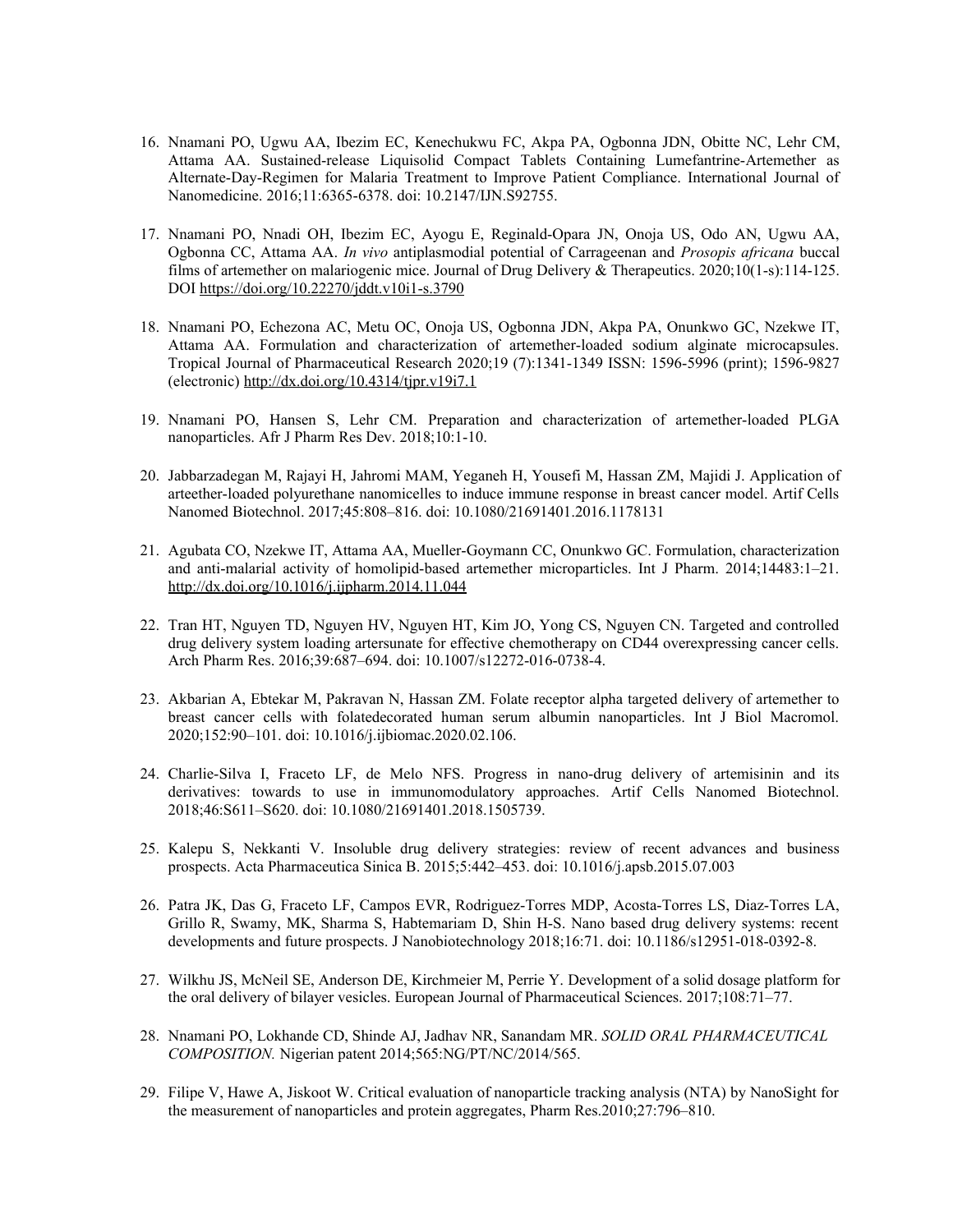- 30. Hansen S, Henning A, Naegel A, Heisig M, Wittum G, Neumann D, Kostka KH, Zbytovska J, Lehr CM, Schaefer UF. In-silico model of skin penetration based on experimentally determined input parameters. Part I: Experimental determination of partition and diffusion coefficients. Eur J Pharm Biopharm. 2008;68:352– 367.
- 31. Lademann J, Jacobi U, Surber C, Weigmann HJ, Fluhr JW. The tape stripping procedure evaluation of some critical parameters, Eur J Pharm Biopharm. 2009;72:317–323.
- 32. Borgia SL, Regehly M, Sivaramakrishnan R, Mehnert W, Korting HC, Danker K, Roder B, Kramer KD, Schäfer-Korting M. Lipid nanoparticles for skin penetration enhancement-correlation to drug localization within the particle matrix as determined by fluorescence and parelectric spectroscopy, J Control Rel. 2005;110:151–163.
- 33. Nnamani PO, Kenechukwu FC, Dibua EU, Ogbonna CC, Monemeh UL, Attama AA. Transdermal microgels of gentamicin. Eur J Pharm Biopharm. 2013;84:345-354. doi: 10.1016/j.ejpb.2012.11.015.
- 34. Shen CY, Xu PH, Shen BD, Min HY, Li XR, Han J, Yuan HL. Nanogel for dermal application of the triterpenoids isolated from *Ganoderma lucidum* (GLT) for frostbite treatment. Drug Deliv. 2016;23:610- 618.<https://doi.org/10.3109/10717544.2014.929756>
- 35. Sharma G, Dhankar G, Thakur K, Raza K, Katare OP. Benzyl benzoate-loaded microemulsion for topical applications: Enhanced dermatokinetic profile and better delivery promises. AAPS Pharm Sci Tech. 2016;7:1222-1231. <https://doi.org/10.1208/s12249-015-0464-0>
- 36. Ruela ALM, Perissinato AG, de Sousa Lino ME, Mudrik PS, Pereira GR. Evaluation of skin absorption of drugs from topical and transdermal formulations. Brazilian Journal of Pharmaceutical Sciences 2016;52(3) <http://dx.doi.org/10.1590/S1984-82502016000300018>.
- 37. Robinson BL, Tovey G, Rossier JC, Jefford CW. The chemotherapy of rodent malaria. The activities of some synthetic 1 , 2 , 4-trioxanes against chloroquine-sensitive and chloroquine-resistant parasites . Part 3 : Observations on ' Fenozan-50F ', a The ch. Annals Trop Med Parasit. 1993;87:111-123.
- 38. Allen Jr. LV. Transdermals: the skin as part of a drug delivery system, Int J Pharm Compound. 2011;15(4):308–315.
- 39. Hansen S, Henning A, Naegel A, Heisig M, Wittum G, Neumann D, Kostka KH, Zbytovska J, Lehr CM, Schaefer UF. In-silico model of skin penetration based on experimentally determined input parameters. Part I: Experimental determination of partition and diffusion coefficients, Eur J Pharm Biopharm. 2008;68:352– 367.
- 40. Souto EB, Wissing SA, Barbosa CM, Muller RH. Development of a controlled release formulation based on SLN and NLC for topical clotrimazole delivery. Int J Pharm. 2004;271:71–77 <https://doi.org/10.1016/j.ijpharm.2004.02.032>
- 41. Radtke M, Souto EB, Muller RH. Nanostructured lipid carriers: a novel generation of solid lipid drug carriers. Pharm Technol Eur. 2005;17:45–50
- 42. Pople PV, Singh KK. Development and evaluation of colloidal modified nanolipid carrier: Application to topical delivery of tacrolimus, Part II – *In vivo* assessment, drug targeting, efficacy, and safety in treatment for atopic dermatitis. Eur J Pharm Biopharm. 2013;84:72–83.